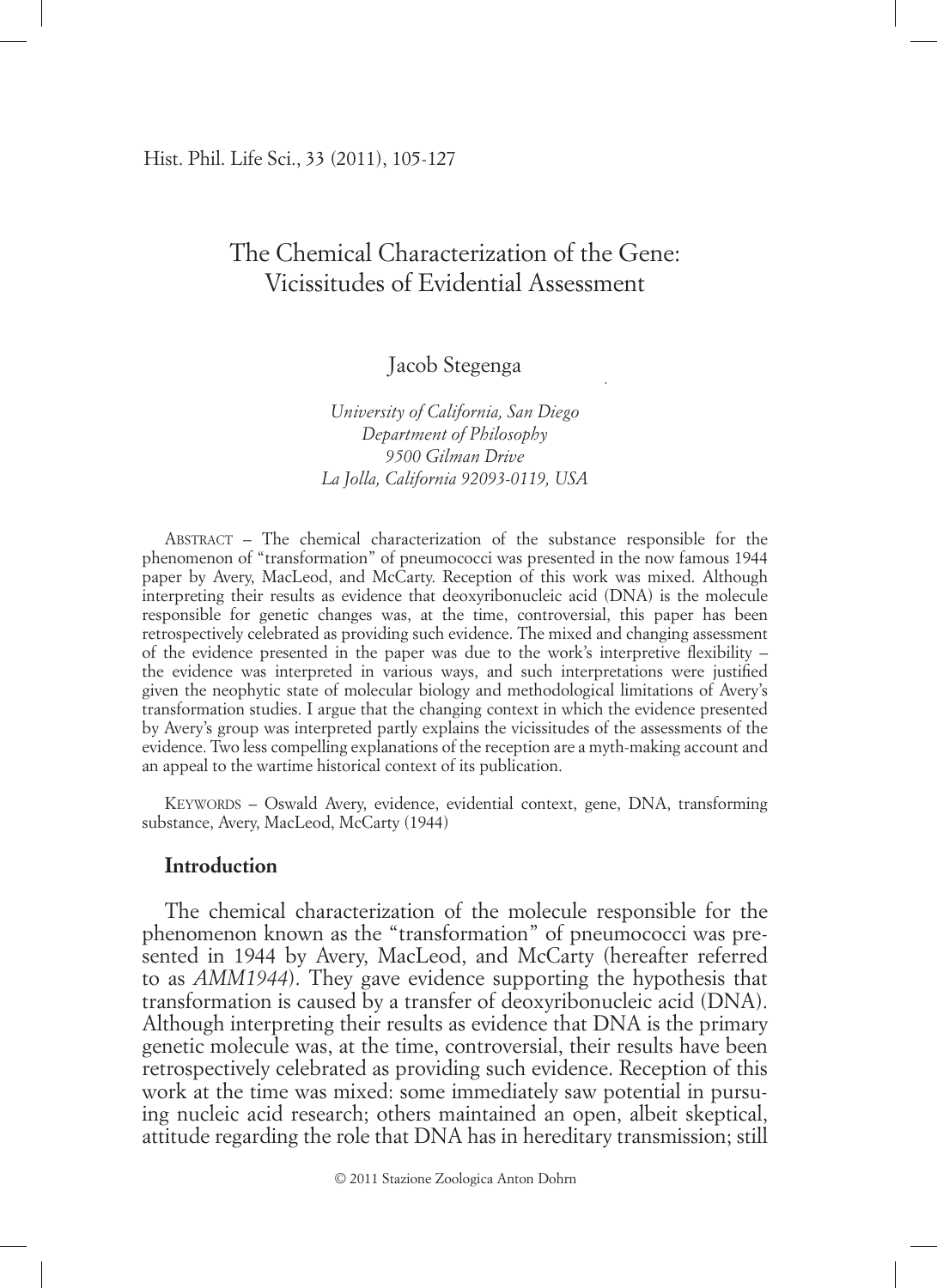others rejected outright the possibility that DNA could play a functional role in gene transmission.

This manifold reception was due to the work's interpretive flexibility. The evidence presented in the paper was interpreted in various ways, and such interpretations were justified given the neophytic state of molecular biology and given limitations of methods employed by Avery's research group. There were contemporaneous criticisms of interpreting these results as evidence that genes are functionally composed of DNA. Textbooks of genetics in the years following publication of *AMM1944* were skeptical of its results. Citations to *AMM1944*, though frequent, were intellectually non-committal. In retrospect, many have expressed surprise that Avery was not awarded a Nobel Prize, for neither his important prior achievements in immunology nor his studies on transformation. A close look at the rhetoric of prize committees that did, in fact, honor Avery reflects further skepticism about the importance of *AMM1944* in the ten years following its publication.

Today, the attempt to determine the "chemical characterization of the gene" might seem misguided, since, as Burian (2004) argues, "no exact molecular definition of the gene or molecular criteria for delimiting genes can serve the needs of molecular biology in general, let alone the various disciplines with which molecular biology is allied." This is a view with which I have much sympathy. It is, though, a contemporary view. As Morange (2008) and others have argued, early molecular biologists investigated biological phenomena using epistemological principles of physics as a model, with the aim of discovering simple rules and principles. Moreover, Avery and his contemporaries were committed to explaining basic biological phenomena with tools from physical chemistry (Deichmann 2008). Transformation – a phenomenon at least resembling a transfer of genetic material – was a prime candidate for such investigations.

The protracted period of mixed reception and critical assessment of *AMM1944* later came to be cause for regret, and beginning about fifteen years after its publication the work began to be widely lauded. Many scientists have, in retrospect, described this paper as definitively showing that DNA is the genetic material and thus have praised this paper as a legendary landmark of molecular biology. In the second section, I describe the evidence presented in *AMM1944*, followed by a description of the diverse reception of *AMM1944* during the years immediately after its publication. In the fourth part of the paper, I argue that the changing evidential context in the ten to fifteen years after its publication partially explains the vicissitudes of the assessment of *AMM1944*. Two other potential explanations for the changed reception of the paper – a myth-making account and an appeal to the wartime context of its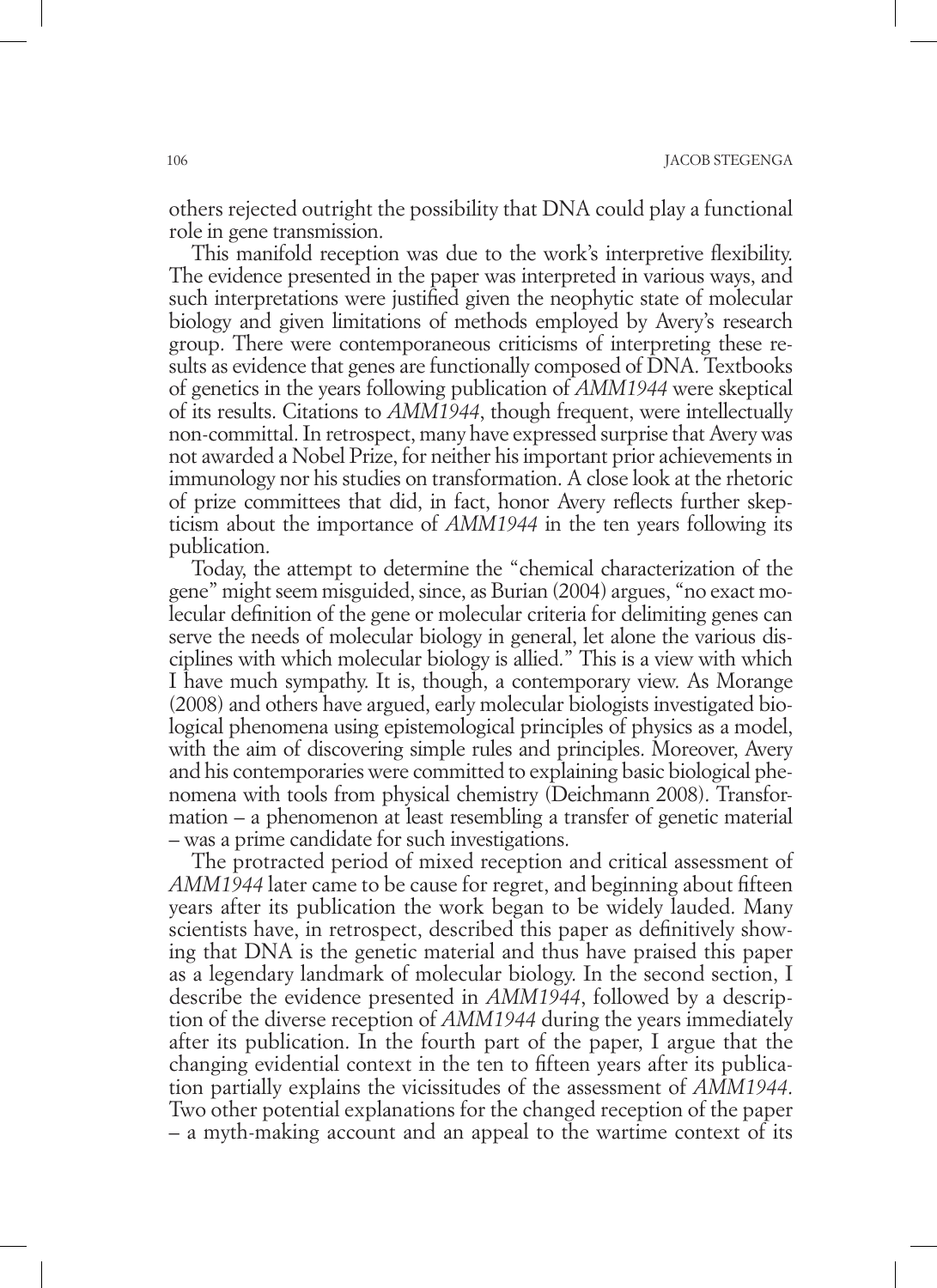publication – are explored in the last section, and I argue that although these explanations are moderately compelling, they are not as compelling as the appeal to the changing evidential context.

#### **Transformation**

In 1928, Fred Griffith published his work on the transformation of pneumococcal types. He had injected heat-killed, virulent, "smooth" (S) Type I pneumococci and live, non-virulent, "rough" (R) Type II pneumococci into mice. The mice died and from their blood Griffith isolated live S form Type I pneumococci. This was a surprising result. The live bacteria had changed virulence (R to S) and type (II to I); in other words, they had "transformed." Transformation was soon replicated at the Koch Institute in Berlin (Neufeld et al. 1928). Oswald Avery was at first skeptical of Griffith's results. "For many months, Avery refused to accept the validity of this claim [transformation] and was inclined to regard the finding as due to inadequate experimental controls" (Dubos 1956).1

Soon after, though, Avery's own colleagues at the Rockefeller Institute replicated Griffith's results, first following Griffith's original protocol and then, after isolating the transforming substance, they achieved transformation *in vitro* (Dawson 1928, 1930; Alloway 1932). Alloway (1933) provided an early clue to the chemical identity of the "transforming substance": when he added the transforming substance to alcohol, "a thick syrupy precipitate formed." Commenting on this alcohol precipitate in 1936, Avery said that "the transforming agent could hardly be carbohydrate, did not match very well with protein," and so Avery is reported to have "wistfully suggested that it might be a nucleic acid" (Hotchkiss 1965). There is, however, no indication that Avery's group entertained a genetic interpretation of transformation during this early phase of research on the phenomenon. In an internal report, Dawson wrote of "the possible significance of these adoptive changes in the course of infection and in the epidemiology of disease."2 These early experiments on transformation were exploratory.<sup>3</sup>

By late 1940, Avery and Colin MacLeod were attempting to improve

3 For a recent discussion of exploratory experimentation in this journal, see Burian (2007), Elliott (2007), and O'Malley (2007).

<sup>1</sup> Amsterdamska (1993) suggests that Avery's hesitation to accept Griffith's findings was due to his commitment to the stability of pneumococcus types. 2 Report of the Board of Scientific Directors of the Rockefeller Institute for Medical Research,

April 1929, p. 212. The National Library of Medicine (NLM) in the United States has made available some archival material related to Avery and his work, including extracts from laboratory notebooks, reports to the Rockefeller Institute Board of Directors, personal letters, speeches, and published manuscripts. In this paper I refer to primary sources directly, but some of the material was accessed through the NLM collection at http://profiles.nlm.nih.gov/CC/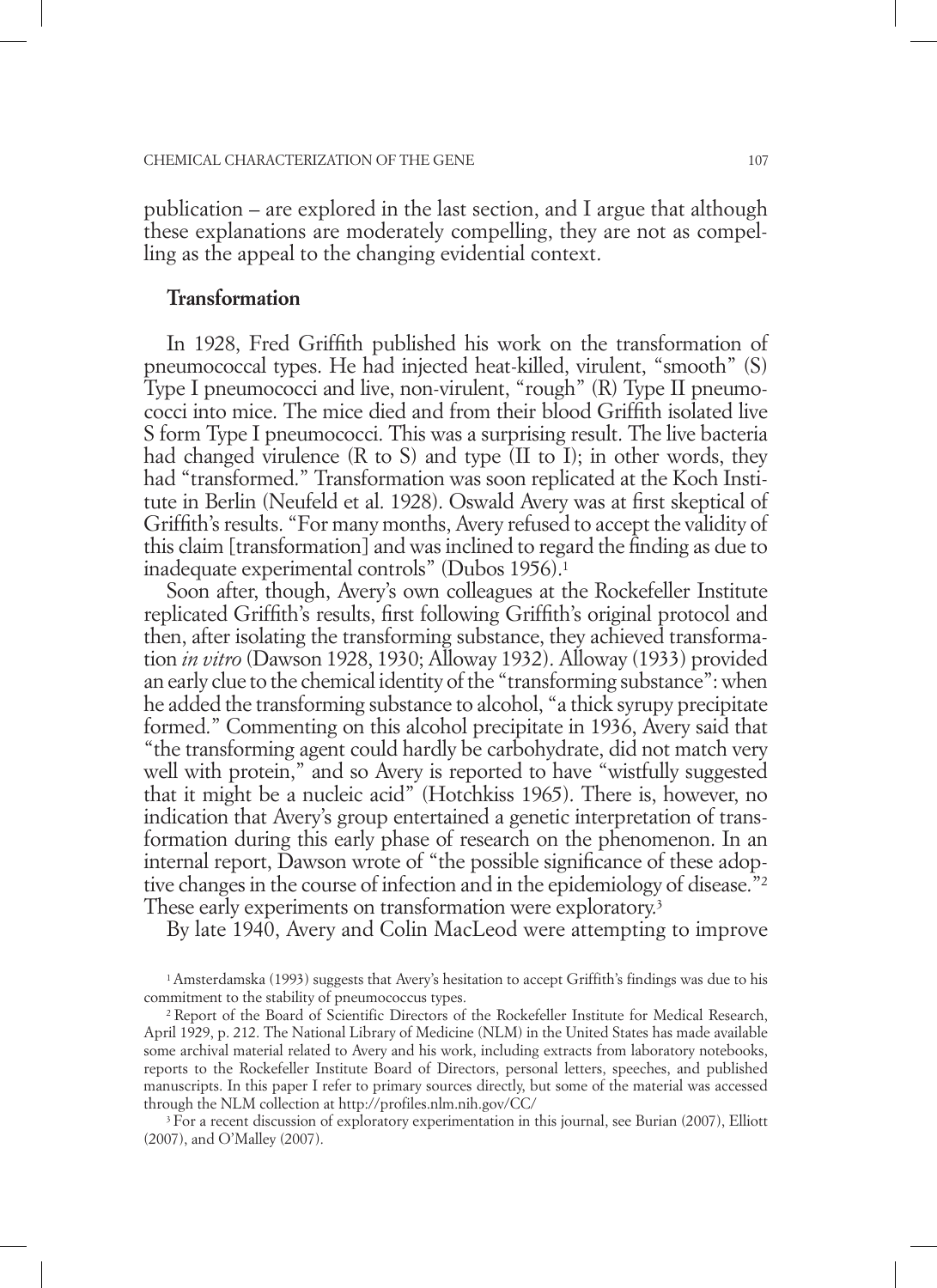the isolation and preservation of the transforming substance in order to begin the chemical characterization of the substance and in 1941 they had begun enzymatic tests to that end.4 Their manuscript was submitted in November 1943 to the Rockefeller Institute's in-house journal, the *Journal of Experimental Medicine*. According to Olby (1974) the manuscript was not evaluated by peer review. It appeared in print in February 1944, about fifteen years after Avery's laboratory had begun experiments on transformation.

Their evidence showing that the transforming substance is DNA was multimodal; a variety of evidence of different kinds was concordant for the hypothesis that the transforming substance was  $DNA^5$ . Elementary chemical analysis of the transforming substance showed that the amounts of carbon, hydrogen, nitrogen, and phosphorous were close to the theoretical values for DNA. Trypsin, chymotrypsin, and ribonuclease (which are protein and ribonucleic acid degrading enzymes) had no effect on the transforming substance, whereas a DNA-degrading enzyme was capable of inactivating it. Ultraviolet absorption, electrophoretic movement, and the large molecular weight of the transforming substance were characteristic of DNA. Qualitative chemical tests for DNA were positive and qualitative chemical tests for RNA and protein were negative. The final sentence of the discussion in *AMM1944* read: "If the results of the present study on the chemical nature of the transforming principle are confirmed, then nucleic acids must be regarded as possessing biological specificity the chemical basis of which is as yet undetermined." In his oft-cited 1943 letter to his brother, Avery asked, "Who could have guessed it?"

#### **Reception**

Despite the retrospective applause given to *AMM1944* (discussed below), praising the work for providing "conclusive" evidence that genes are composed of DNA, at the time of its publication and in the decade following many scientists were skeptical of interpreting the results as evidence that genes are composed of DNA. The strongest contemporaneous critic of such an interpretation was Alfred Mirsky, Avery's colleague at the Rockefeller Institute. Mirsky's main experimental concern was that the transforming substance used by Avery, MacLeod, and McCarty was impure and could have had trace amounts of protein in it that caused the transformation (this methodological criticism is described in further

<sup>4</sup> According to their laboratory notes; see MacLeod et al. (1940) and MacLeod et al. (1941).

<sup>5</sup> On multimodal evidence, see Stegenga (2009).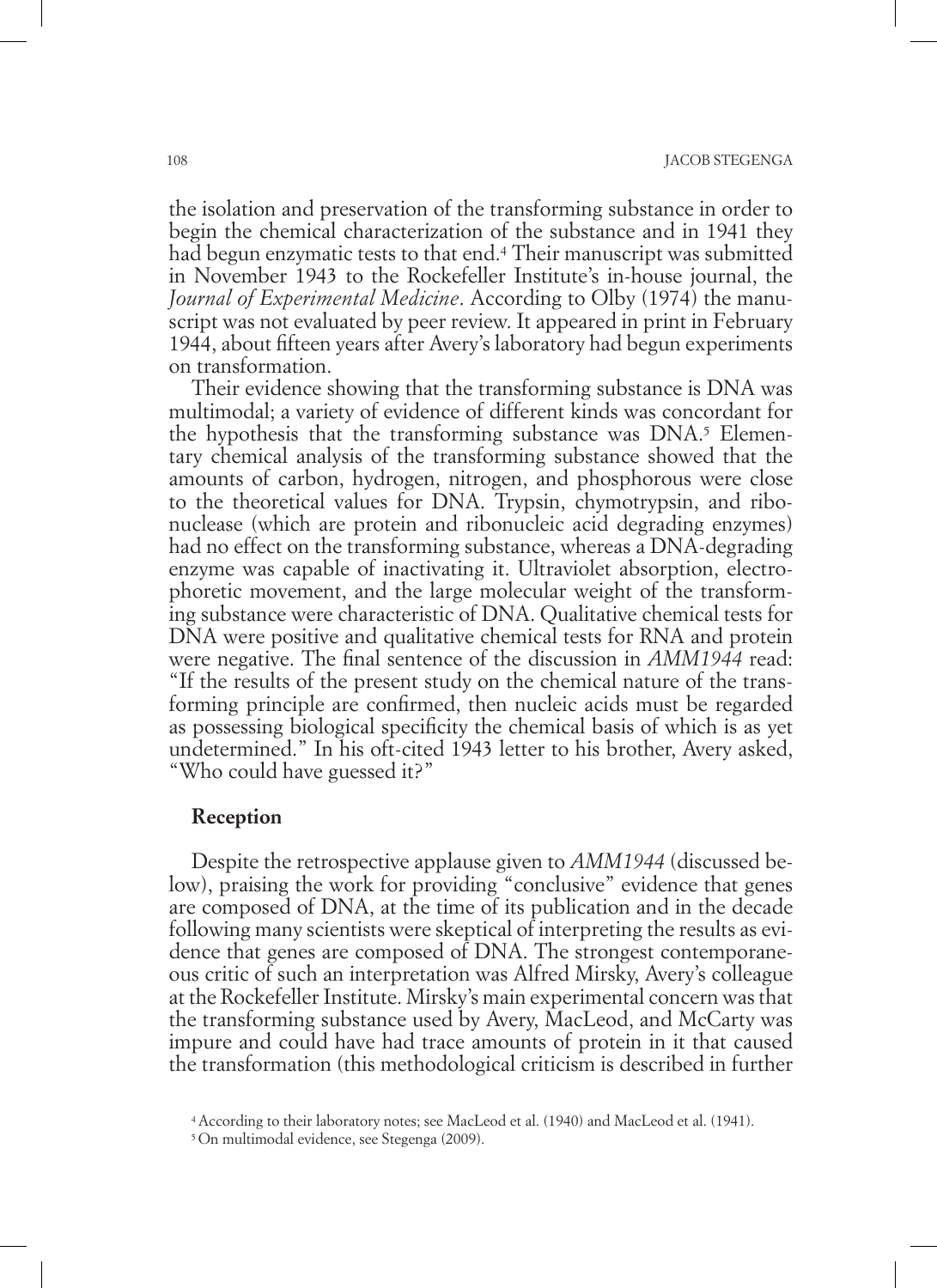#### Chemical Characterization of the Gene 109

detail in the fourth section). McCarty (1985) claims that this criticism was voiced by Mirsky "frequently in personal conversations with interested individuals." Moreover, Mirsky put this criticism into print: "[…] it is not yet known which the transforming agent is – a nucleic acid or a nucleoprotein. To claim more, would be going beyond the experimental evidence" (Mirsky et al. 1946).

But *AMM1944* did not claim more. The final paragraph of *AMM1944* reads:

It is, of course, possible that the biological activity of the substance described is not an inherent property of the nucleic acid but is due to minute amounts of some other substance absorbed to it or so intimately associated with it as to escape detection.

The last three sentences begin with "If ," "Assuming […]," and, again, "If." This cautious rhetoric was typical of Avery in print and serves to show that in 1944, publicly at least, Avery, MacLeod, and McCarty were not "going beyond the experimental evidence."6 Avery knew that it would be difficult to show conclusively that genes were composed of DNA. He wrote his brother that "[…] it takes a lot of well documented evidence to convince anyone that the sodium salt of desoxyribose nucleic acid, protein-free, could possibly be endowed with such biologically active and specific properties and this evidence we are now trying to get" (1943). Avery's own assessment of the evidence, then, was hesitant.7

The reception of *AMM1944* was not completely critical. The paper was a stimulus for Erwin Chargaff who, in retrospect, wrote, "This [*AMM1944*] was really the decisive influence, as far as I was concerned,

6 Some have suggested that his quiet manner, hesitation to attend conferences and to publish widely, and self-critical stance may have contributed to what later came to be seen by many as a slow recognition of the importance of *AMM1944*. For instance, Stanley (1970) suggested that "instead of a timid and unusually cautious presentation the authors might have set forth their conclusions with greater firmness and confidence and this would have fostered ready acceptance." What *AMM1944* needed, claimed Stanley, was "not only a vigorous presentation but also a vigorous and continuing promotion for acceptance." There is perhaps some truth to this; elsewhere in his letter to his brother Avery wrote "It's lots of fun to blow bubbles – but it's wiser to prick them yourself before someone else tries to" (1943). However, I argue that what was needed was not necessarily a vigorous and confident promotion of *AMM1944*, but rather an altered evidential context to consider its evidence properly as a general genetic phenomenon. See also Morange (1998) for a discussion of Avery's cautious personality.

7 More accurately, Avery was publicly cautious in his interpretation of the evidence in *AMM1944*. Privately he wrote, "If we are right and of course that is not yet proven, then it means that nucleic acids are not merely structially [sic] important but functionally active substances in determining the biochemical activities and specific characteristics of cells and that by means of a known chemical substance it is possible to induce predictable and hereditary changes in cells. This is something that has long been the dream of geneticists [...]. Sounds like a virus - may be a gene. But with mechanisms I am not now concerned" (Avery 1943).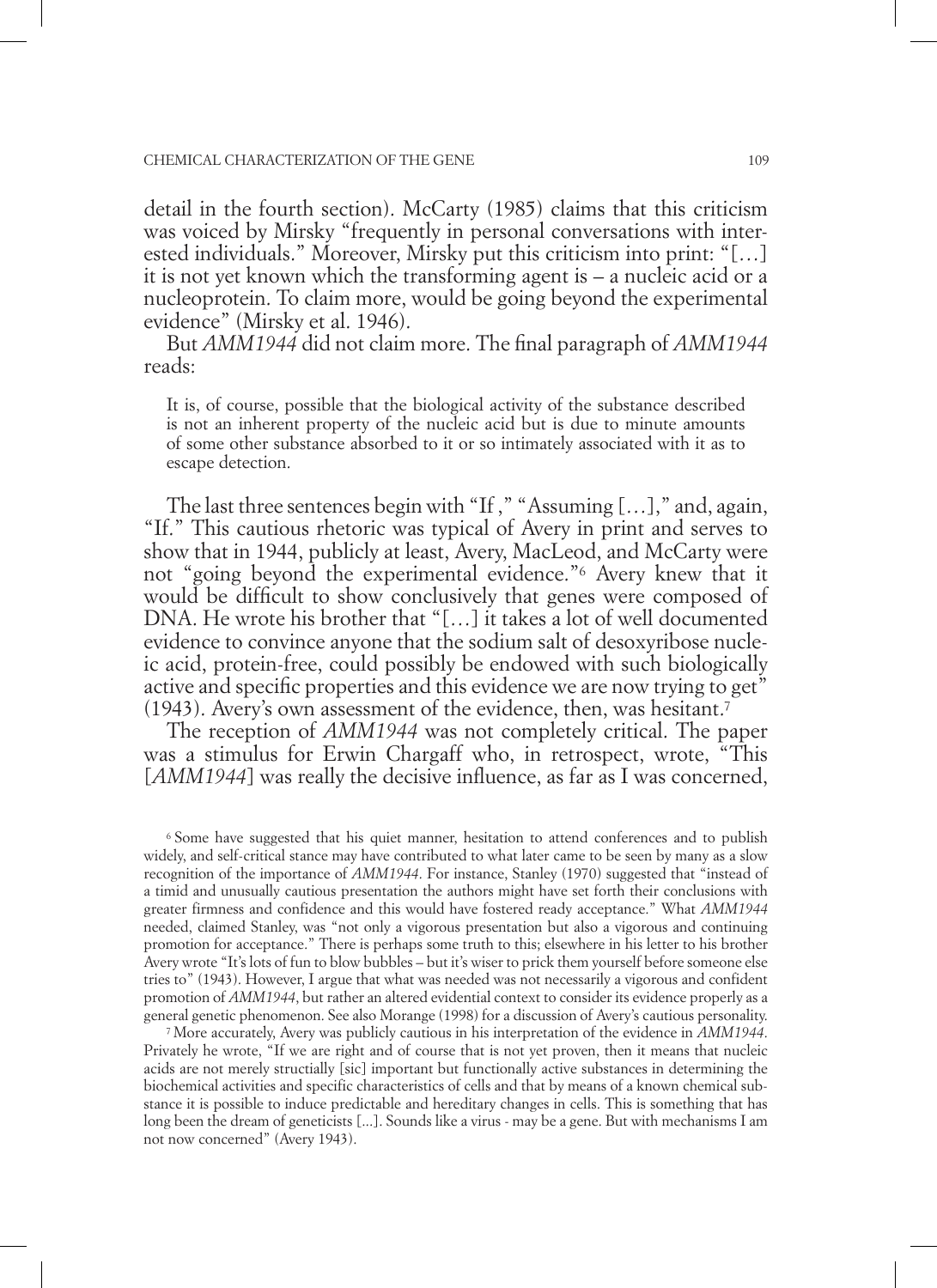to devote our laboratory almost completely to the chemistry of nucleic acids […]."8 Chargaff's claim about the significance of *AMM1944* was made long after the paper appeared, though he did begin his work on DNA base-pair compositions immediately after its publication.

Nevertheless, it has been suggested that *AMM1944* was neglected. Wyatt argued that it was less well known than it ought to have been (1972). McCarty himself wrote that one of the main reasons *AMM1944* was not broadly recognized was that "the *Journal* [*of Experimental Medicine*] was not one that was read by geneticists and general biologists" (1985, 214). Horace Judson, in a popular history of molecular biology, also suggested that *AMM1944* was relatively ignored (1979). However, recent historiography has shown that the work did not go unnoticed (Morange 1998; Deichman 2004). Simply examining the citations to *AMM1944* ought to dispel the notion that the work went unnoticed: it was cited over 300 times between 1945 and 1954.9 Dubos, Hotchkiss, McCarty, Zamenhoff, and Chargaff accounted for many of the direct citations to *AMM1944* in the years immediately following its publication, each citing the paper several times; although with the exception of Chargaff, each of those scientists were personally involved with the transformation studies.10

Thus, *AMM1944* was not neglected. Lederberg (1972) suggested that, to the contrary, *AMM1944* became so well known that it almost achieved "brand name" status. There was no need to refer to the work directly because the knowledge had become common lore: "Evidently the pneumococcus work was so well known that it did not even require an explicit bibliographic reference!" Thus the citations to Avery's work could very well underrepresent the notice that the work received. As Lederberg (1972) further noted:

The Rockefeller group's work was so well entrenched in the general discourse of genetics that I used the 1944 paper throughout my own teaching of genetics

8 Quoted in Olby (1974, 211). However, in the Chargaff Papers at the American Philosophical Society, in a massive collection of correspondence with hundreds of scientists and a similarly huge collection of works by other scientists, there is no correspondence with Avery, MacLeod, or McCarty, nor does the collection contain any publications by the group.<br>9 Institute for Scientific Information. Citations to publications by "Avery," "Avery O.T.," and

"McCarty M" in the Science Citation Index, 1945-1954. Institute for Scientific Information, 1989. For a recent detailed application of citation analysis to assessing the impact of Watson and Crick's seminal 1953 paper, see Gingras (2010). Gingras makes a similar case for Watson and Crick's paper as I have made for *AMM1944*: despite the claims of some historians that Watson and Crick's work had a "quiet debut," it was the highest cited paper published in *Nature* in the decade after its publication.

10 Institute for Scientific Information. Although Hershey and Chase did not cite *AMM1944* in their 1952 paper (more about this later), Hershey did cite it in 1946. Luria and Monod both cited it twice, once each in 1946 and 1947. Watson and Crick did not cite it in their famous letter to *Nature* (1953).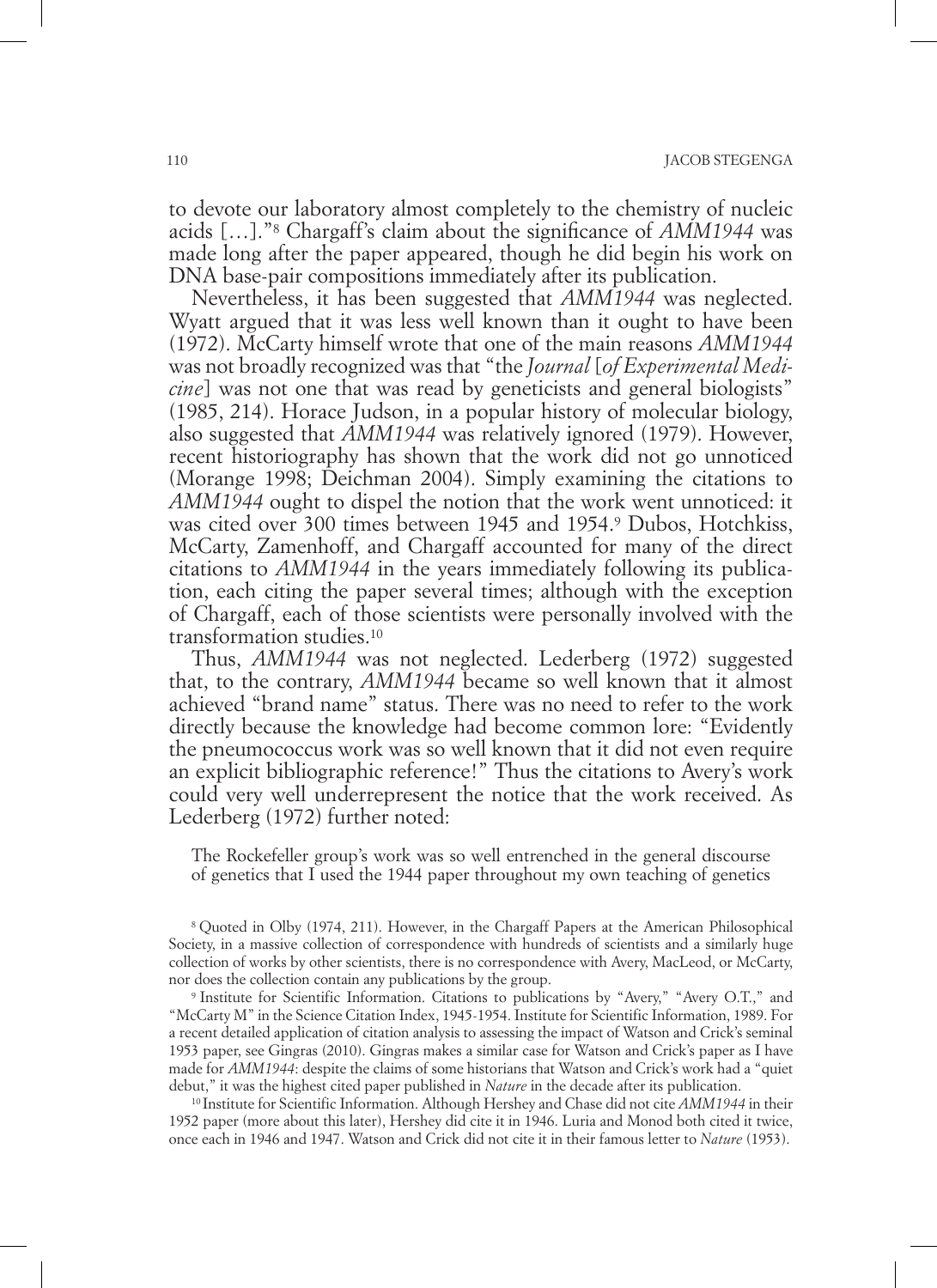#### Chemical Characterization of the Gene 111

at Wisconsin. […] the 1944 work was also cited in many reviews; or else a later updating article by one of Avery's colleagues might be a more efficient reference. The "pneumococcus transformation" was so well known that it was often cited, or Avery's name used, without a specific reference.

That *AMM1944* became well-known soon after its publication is not surprising, considering that Avery had published much of his life's work in *The Journal of Experimental Medicine*, was already a widely accomplished scientist, worked in a prestigious institute, and many of his students and post-docs had gone on to hold important academic positions throughout the United States.11

In a close historical study, Deichmann (2004) argued that the fact that *AMM1944* was cited so often is evidence that the paper was wellreceived: "These citations show an immediate appreciation of Avery's paper across disciplinary boundaries, including the recognition that Avery might have isolated a gene." However, being a well-known work does not imply that most scientists at the time interpreted it in the same way and certainly few contemporaries of Avery would have agreed with the interpretation of *AMM1944* as evidence for the isolation of a gene. Mirsky's criticisms are a clear example. But more frequent than direct criticisms of the type that Mirsky voiced were references to *AMM1944* that were intellectually vague and non-committal.

 Max Delbrück, the German former physicist turned geneticist, later claimed that it "came as a total shock and surprise when Avery and his associates discovered that the transforming principle was DNA" (1978). However, it is not at all clear that, at the time of its publication, Delbrück and his students and close colleagues were either shocked or surprised, nor did they interpret *AMM1944* as showing that "the transforming principle was DNA." Transformation was a hot topic at the 1946 Cold Spring Harbor Symposium (titled "Heredity and Variation in Microorgansims"), which was organized by Delbrück and attended by Delbrück's students and colleagues. The interpretations of the evidence presented in *AMM1944* were non-committal. One author at the symposium wrote: "The pneumococcus transforming principle [… is] difficult if not impossible to distinguish from viruses" (Anderson 1946). When referring to *AMM1944*, Alfred Hershey, one of Delbrück's close colleagues and co-founder of the Phage Group, defined the process of transformation as "transmission of genetic material," without specifying the mol-

<sup>11</sup> Olby also questioned the thesis that geneticists were unaware of Avery's work: "Luria, Dobzhansky and Burnet visited Avery personally in the 1940s" (1972). In an interview, Delbrück said: "Avery made his great discovery in 1943, but we knew about his working on this problem for at least a couple of years before then" (1978).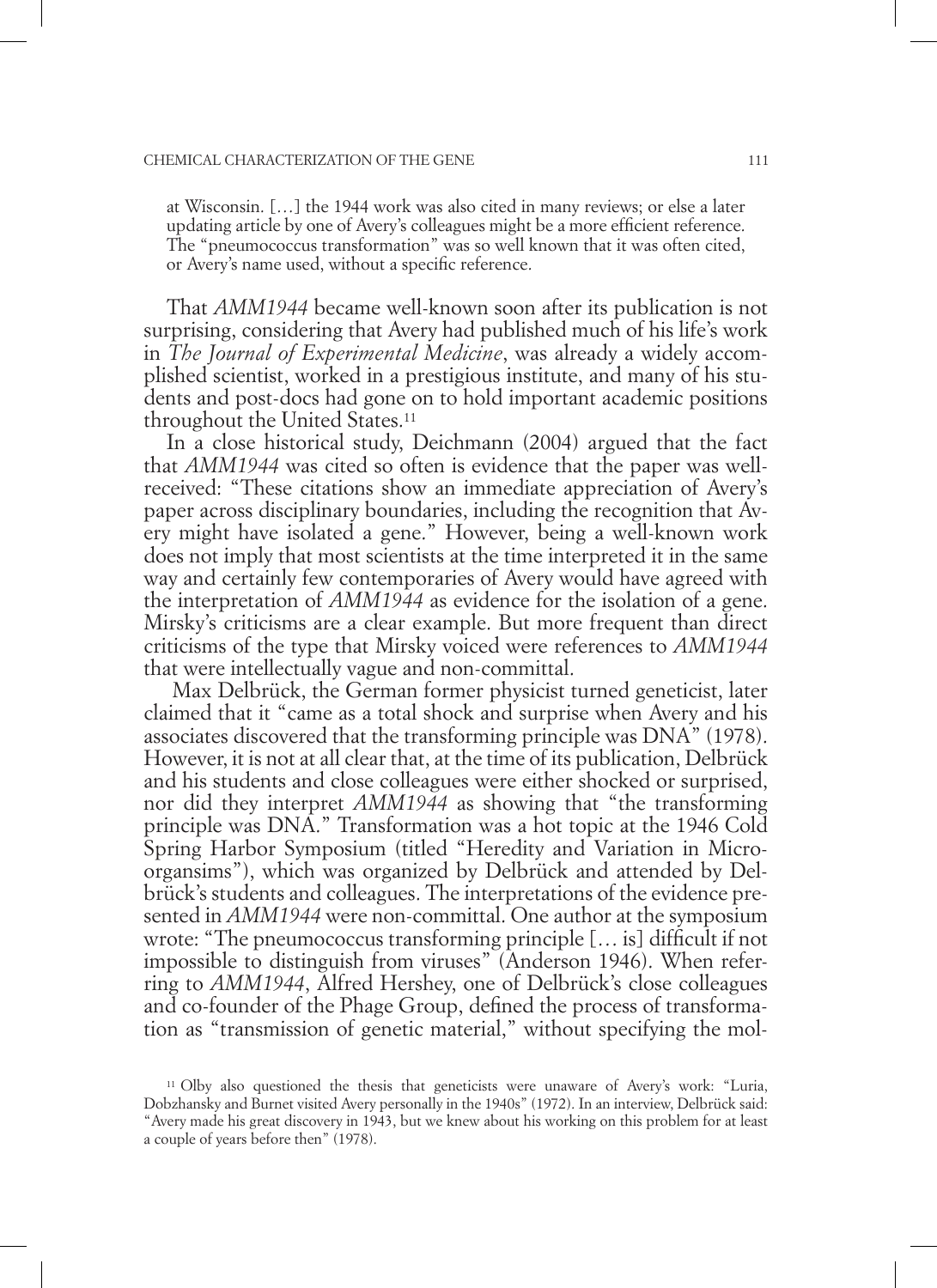ecule responsible as either DNA or protein (1946).<sup>12</sup> Another member of the Phage Group referred to the "classical investigations of Avery and McCarty on pneumococcus transformation ... with a nucleoprotein" (Spiegelman 1946). The term "nucleoprotein" seemed to be the most appropriate for the transforming substance, given the general concerns regarding potential contamination of the transforming substance with protein. However, in the two years following publication of *AMM1944*, Avery's group had become more confident in their identification of the molecule: "accumulated evidence … has established beyond reasonable doubt that the active substance responsible for transformation is a specific nucleic acid of the desoxyribose type" (McCarty 1946).

Theodosius Dobzhansky, when commenting on transformation studies in the 2nd edition of *Genetics and the Origin of Species* (1941), claimed that transformation was not a transmission of hereditary material, but rather a transmission of a substance that could induce a specific mutation. His interpretation of transformation was as follows: "If this transformation is described as a genetic mutation – and it is difficult to avoid so describing it – we are dealing with authentic cases of induction of specific mutations by specific treatments – a feat which geneticists have vainly tried to accomplish in higher organisms" (Dobzhansky 1941, 49).13 Genetics textbooks in general reflected the hesitation towards interpreting *AMM1944* as proof that genes are composed of DNA. In a study of genetics textbooks from the 1950s, Gaster (1990) showed that even after many studies had provided corroborating evidence for *AMM1944*, the results of the paper were not incorporated into undergraduate education. Even into the late 1950s and early 1960s, leading textbooks were referring to genes as proteins or nucleoproteins.

One might think that the reception or assessment of a scientific work can be gauged by the prizes awarded to the scientist associated with the work. A more nuanced gauge, though, is to examine the awarding group's rationale for the prize. In his biography of Avery, René Dubos lists several prizes won by Avery after 1944: the Copley Medal (1945, Royal Society of London), the Kober Medal (1946, Association of American Physicians), the Charles Mickle Fellowship (1946, Univer-

<sup>12</sup> The Phage Group was formed in 1941 by Delbrück and the Italian Salvador Luria. Hershey became the third key member of the group in 1943. Because Delbrück and Luria were citizens of enemy countries, they were not given war-related responsibilities. They started a "phage course" at Cold Spring Harbor and many young geneticists and molecular biologists were students there. All were required to be graduate students or post-doctoral fellows, and many were trained in physics. There was a strong emphasis on quantification, evident for example in the title of their symposium publication, *Cold Spring Harbor Symposium on Quantitative Biology*. 13 On the interpretation of transformation as induced mutation, see also Beadle (1948) and Boivin

(1947).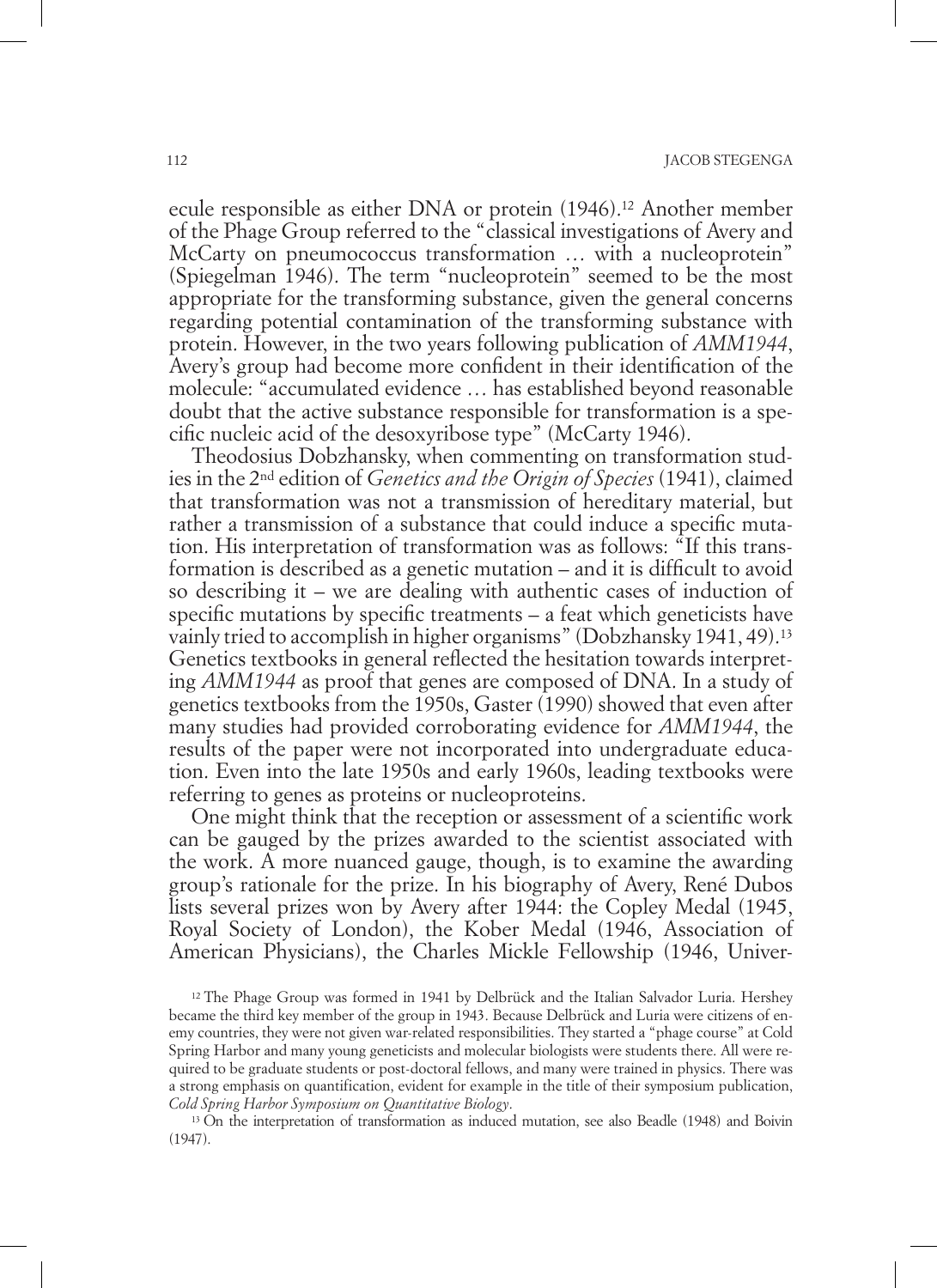sity of Toronto), and the Lasker Award (1947, American Public Health Foundation). This is an impressive list and, at first glance, suggests that the transformation work was lauded in subsequent years. However, an examination of the reasons cited for these awards further supports the argument above: the reception of *AMM1944* in the decade after its publication remained muted.

The Lasker Award is limited to achievements in medicine and public health, and is awarded to more than one individual annually (five individuals and two groups were given the award in 1947 besides Avery). Cited as reasons for this award were Avery's contributions to understanding the immunological and pathogenic properties of the pneumococcus; no mention at all was made of the work presented in *AMM1944*. The Copley Prize, awarded by the Royal Society of London and considered one of the most prestigious prizes in science, was given to Avery in 1945.14 Avery was considered for it in 1943, but rejected. He was considered for it again in 1944, and again rejected. Finally, in 1945, it was awarded to him for "recognition of his success in introducing chemical methods in the study of immunity against infective diseases."15 This was a reference to the immunological research to which Avery had dedicated most of his life. The Royal Society has been commended for recognizing the importance of Avery's work. However, no mention was made of transformation, DNA, or *AMM1944* among the reasons cited for the award – twenty-one months after the publication of *AMM1944*. This omission was retrospectively corrected by a memorandum to Sir Henry Dale (President of the Society) late in 1945, which Dale included later in a public address, enunciating the importance of "this new peak of discovery."

Avery also won the 1944 Gold Medal of the New York Academy of Medicine. Founded in 1847, the New York Academy of Medicine has primarily been concerned with public health, "with a particular emphasis on disadvantaged urban populations."16 The medal was awarded to Avery because he had "isolated the 'transforming principle' as a thymonucleic acid. This discovery has far-reaching implications for the general science of biology"(Anonymous 1944, 328-329). How transformation

<sup>14</sup> Among others it has been awarded to Benjamin Franklin (1753), Joseph Priestley (1772), Charles Darwin (1864), Ivan Pavlov (1915), Albert Einstein (1925), and James Watson (1993). 15 For discussion of Avery's Copley Prize see Bearn (1996). Bearn relates the following anecdote:

Avery disliked travel and meetings, and so did not attend the ceremony to receive his prize. The Secretary of the Society then tried, for one year, to transfer the £35 prize to Avery. Finally Avery asked that the money be "transferred to some British fund devoted to the advancement of research in the field of medicine and related science" as an anonymous gift.

<sup>16</sup> http://www.nyam.org/about/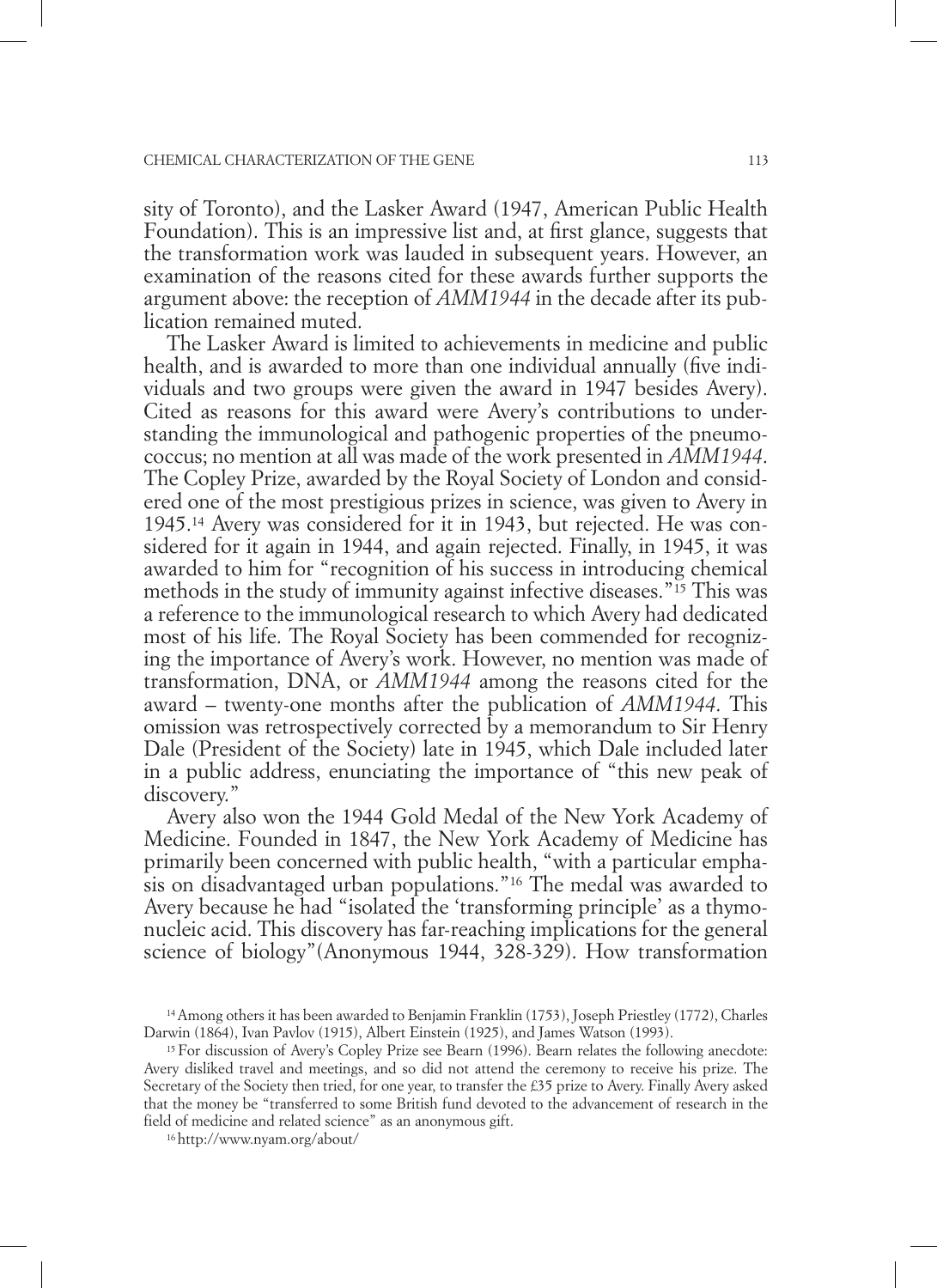was related to disadvantaged urban populations is unclear. Regardless, this prize was obscure enough for McCarty not to know that Avery had won it (according to his 1985 memoir). The one prize that McCarty knew Avery had *not* won was the Nobel Prize.17

In sum, despite receiving many citations, being discussed at a major conference, and generally being a well-known paper, *AMM1944* was assessed in a cautious, critical, and intellectually vague manner. It was a stimulus for further research, including several other transformation studies and Chargaff's research on base-pair composition. However, due to its interpretative flexibility, in the years after its publication few scientists considered the evidence in *AMM1944* as evidence that genes are composed of DNA. Although it was highly celebrated decades later, it was not celebrated at the time. Why then has *AMM1944* been so strongly lauded in retrospect? In the following section I argue that in the 15 years after the publication of *AMM1944*, its evidential context changed, thereby changing its interpretation.

### **Evidential Context**

There were theoretical and methodological reasons why Avery's contemporaries were opposed to the interpretation of the evidence presented in *AMM1944* as showing that genes are comprised of DNA. However, its evidential context changed in the ten years following the paper's publication, enabling scientists to assess and interpret *AMM1944* differently.18

The principle methodological criticism was that the chemical tests available to Avery were not sensitive enough to detect the presence of up to 5% protein, and the enzymatic degradation of protein using trypsin and chymotrypsin could have been ineffective in degrading active protein, especially if it was covered by structural nucleic acids. Even

17 Dubos, in his obituary of Avery for the *Biographical Memoirs of the Royal Society*, wrote that it "remains to this day, a matter of painful surprise that Avery was not awarded a Nobel Prize" (1956), and in *Nature*'s 50<sup>th</sup> anniversary of Watson and Crick's famous letter describing the structure of DNA, the editor wrote "the fact that McCarty, Avery, and MacLeod were not awarded the Nobel Prize is an oversight that, to this day, still puzzles." Avery had already been nominated for the Nobel Prize in the late 1930s, in recognition of his immunological studies. The Nobel Foundation discussed *AMM1944* as follows: "The discovery, because of its far-reaching implications, aroused much interest, and Avery was proposed for a Nobel Prize. But doubts were also expressed, and the Nobel Committee found it desirable to postpone an award. Actually, Avery's finding was not accepted in all quarters until A. D. Hershey … and M. Chase, in 1952, demonstrated that bacteriophage-DNA carries the viral genetic information from parent to progeny" (Quoted in McCarty 1985, 219). In the fourth part of the paper, I argue that the method used by Hershey and Chase was just as liable to protein contamination as Avery's method.

18 On the notion of evidential context, see Pinch (1985).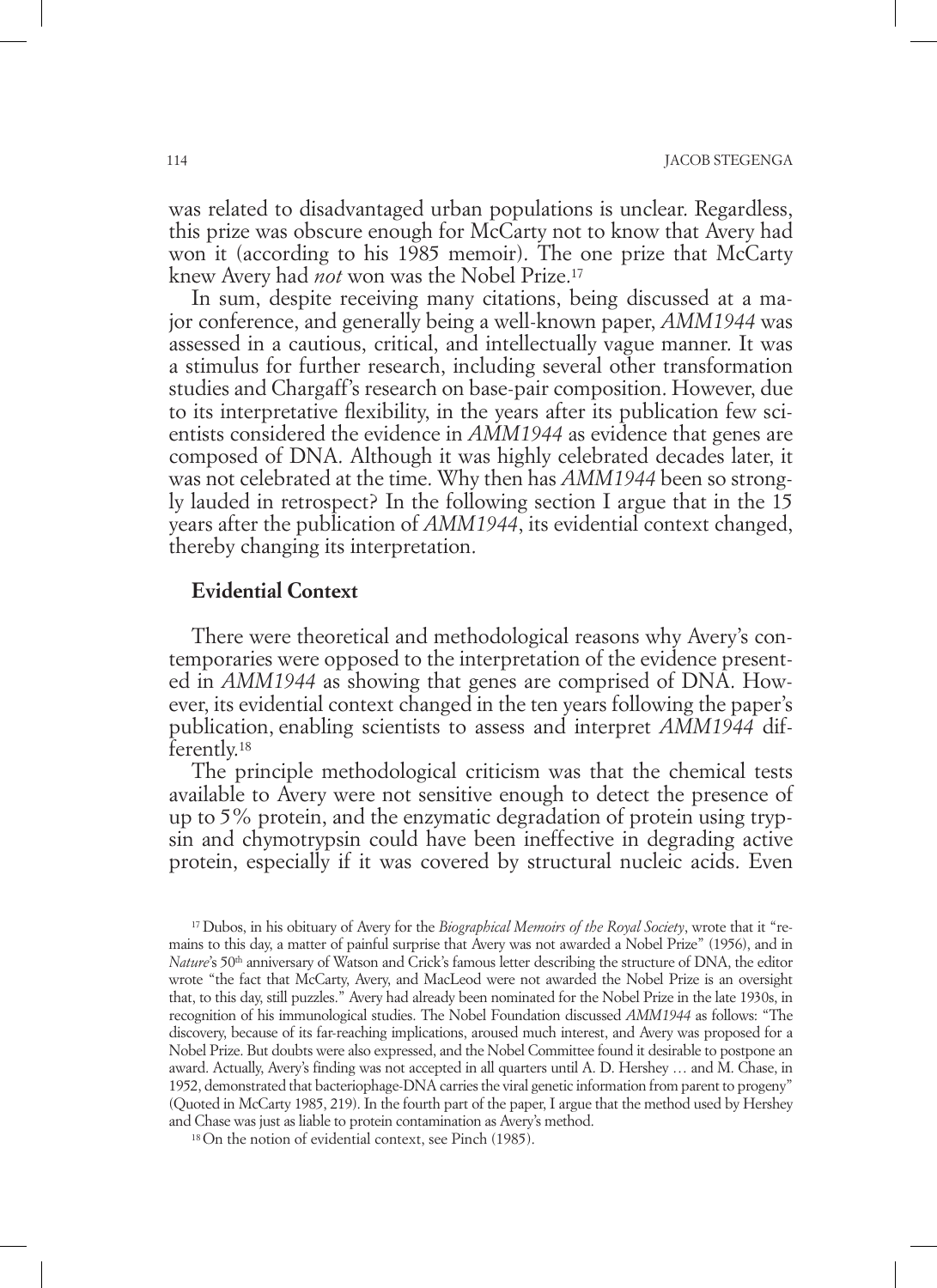if the transforming substance was 99.99% pure DNA, one microgram of contaminating protein in the transforming substance could have had millions of protein particles (given Avogadro's number). This potential for systematic error in the methods of Avery's group was the target of Mirsky's criticisms.

Beyond technical criticisms of the possibility of systematic error, according to Dubos, "certain members of the 'phage group' regarded the orthodox chemical approach to the understanding of biological phenomena as pedestrian, too slow, and not revolutionary enough for their intellectual ambition...they did not seem able to do much with or build on [Avery's experiment]" (cited in Deichmann 2004).

Theoretical considerations were also important when assessing and interpreting *AMM1944*. For years, it had been assumed that proteins were the hereditary molecule and DNA was, at best, a structural molecule supporting the transmission of protein in genetic change. Commenting on *AMM1944* in retrospect, Stanley (1970) stated, "Perhaps of major importance was the fact that the discovery was quite contrary to the dominant thinking of many years." This was partly the legacy of one of Avery's colleagues at the Rockefeller Institute, Phoebus Levene, who had proposed the tetranucleotide hypothesis for the structure of nucleotides. This hypothesis claimed that nucleotides have a highly regular, repetitive structure, like collagen (Levene 1921; Levene et al. 1929). Given Levene's views, it was assumed that DNA was not structurally diverse enough to have the required functional complexity of genes. In other words, the assumed simplicity of the structure of DNA was thought to be insufficient to explain the complexity of genetic phenomena. In contrast, many assumed that genes were functionally constituted by proteins, because proteins were known to be highly diverse in structure and function.

Moreover, to consider the evidence presented in *AMM1944* as relevant to a hypothesis about a more general genetic phenomenon, it was clearly necessary that the pneumococcus have genes. However, it was not obvious that the pneumococcus did. Many geneticists "did not consider the bacteria, with their simple life cycles, presumably devoid of any element of sexual reproduction, as suitable for genetic study" (Mc-Carty 1985, 215). Morange (1998) puts this worry as follows: "the pneumococcus was poorly understood in terms of both its make-up and its biochemical nature. Prior to Avery's work, the only nucleic acid that had been characterized in this bacterium was RNA. The existence of genes in bacteria was not universally accepted" (Morange 1998, 33-34).

Thus, at the time of its publication, there were methodological and theoretical reasons that can explain the hesitant reception of *AMM1944*.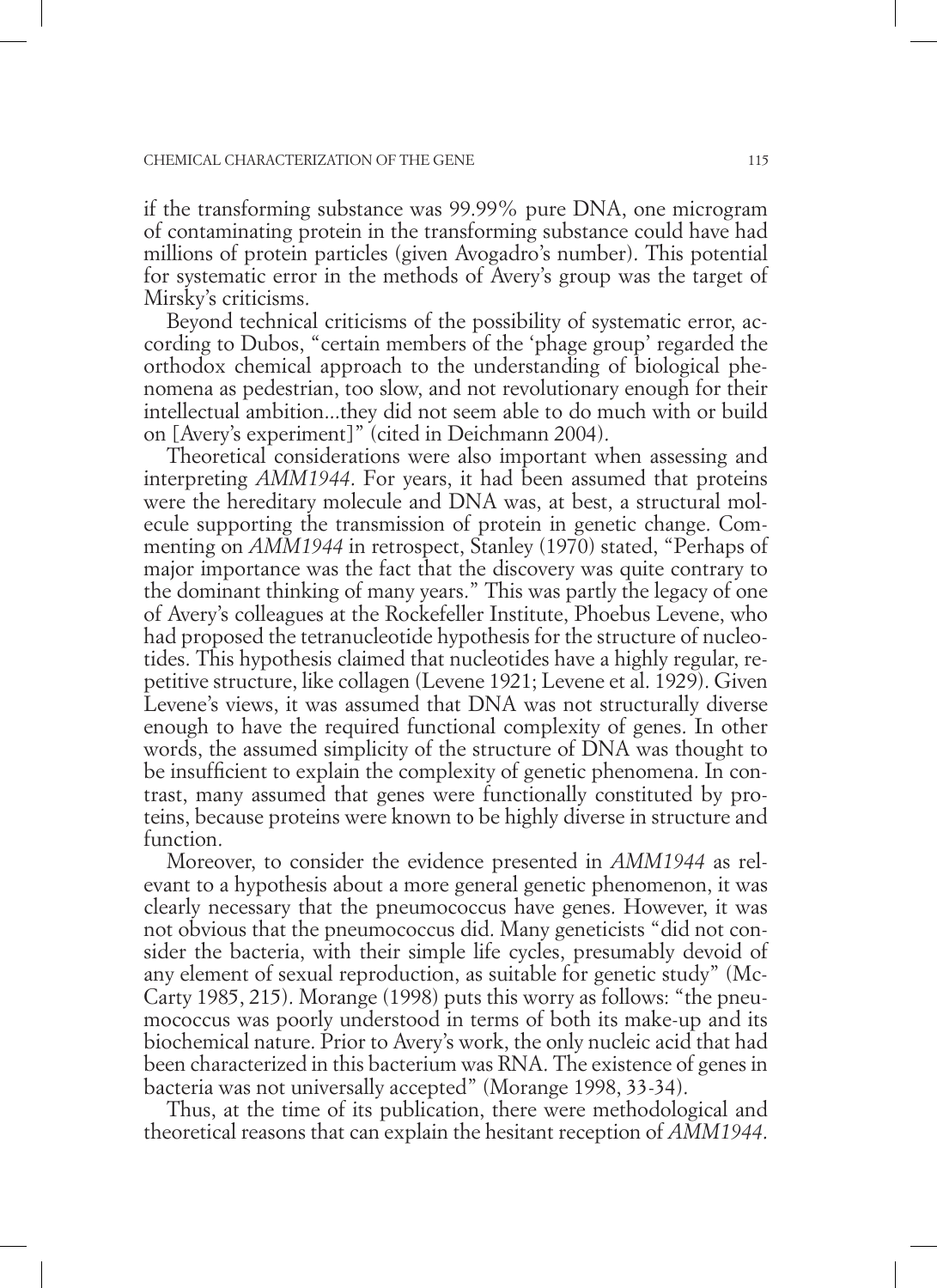But the evidential context of *AMM1944* shifted throughout the 1940s and 1950s, and assessments of the significance of AMM1944 concomitantly changed.

In the years soon after its publication, different types of experiments were performed which provided corroborating evidence for *AMM1944*. Results of experiments by Avery's group with DNase (DNA-degrading enzyme), presented in two papers after *AMM1944*, strengthened the interpretation that DNA was the transforming substance (McCarty 1945; McCarty et al. 1946). Transformation studies were also performed on different organisms. For example, the transformation of bacillus by Boivin (1947) provided further confirmation.19 Transformation was shown on genetic markers other than those used in *AMM1944* (Hotchkiss 1951; Alexander et al. 1953).

Independent evidence was provided to support the background assumptions necessary to interpret transformation as a genetic phenomenon. Genetic recombination in bacteria was demonstrated in 1946 by Lederberg and Tatum – thereby proving that bacteria had genes, which supported the interpretation of *AMM1944* as providing evidence that the pneumococcus transforming substance was a gene. By 1951, Chargaff had overturned the tetranucleotide hypothesis of the structure of DNA by showing differences between species in base composition and demonstrating A:T and C:G ratios, making it at least conceivable that DNA could have the variability required of genes (1950; 1951). The evidence in *AMM1944* could then be interpreted in the context of other evidence generated with a variety of methodological approaches, showing consistent patterns of results and based on new considerations of assumptions auxiliary to the transformation studies (bacterial genetics, DNA structure). In short, by 1951 the evidential context of *AMM1944* had significantly changed, thus becoming more compelling to consider its evidence as showing that genes were functionally comprised of DNA.

The most striking independent confirmation came with the 1952 paper by Hershey and Chase, which reached the same conclusion as *AMM1944* using a completely different method. Hershey and Chase labeled bacteriophages with  $S^{35}$  (which labeled only protein) and  $P^{32}$ (which labeled only DNA), and found that when the bacteriophage infected bacteria,  $P^{32}$  entered the bacteria while most of the  $S^{35}$  remained outside the cell. Given that bacteriophages use host bacteria to replicate

<sup>19</sup> This work was presented to the Cold Spring Harbor meeting at which Mirsky was present. Mirsky stood up during the discussion period of Boivin's paper and reiterated his skepticism, to which Boivin responded by saying that the burden of proof now rested on those who wished to maintain that proteins were the transforming substance (discussed in McCarty 1985).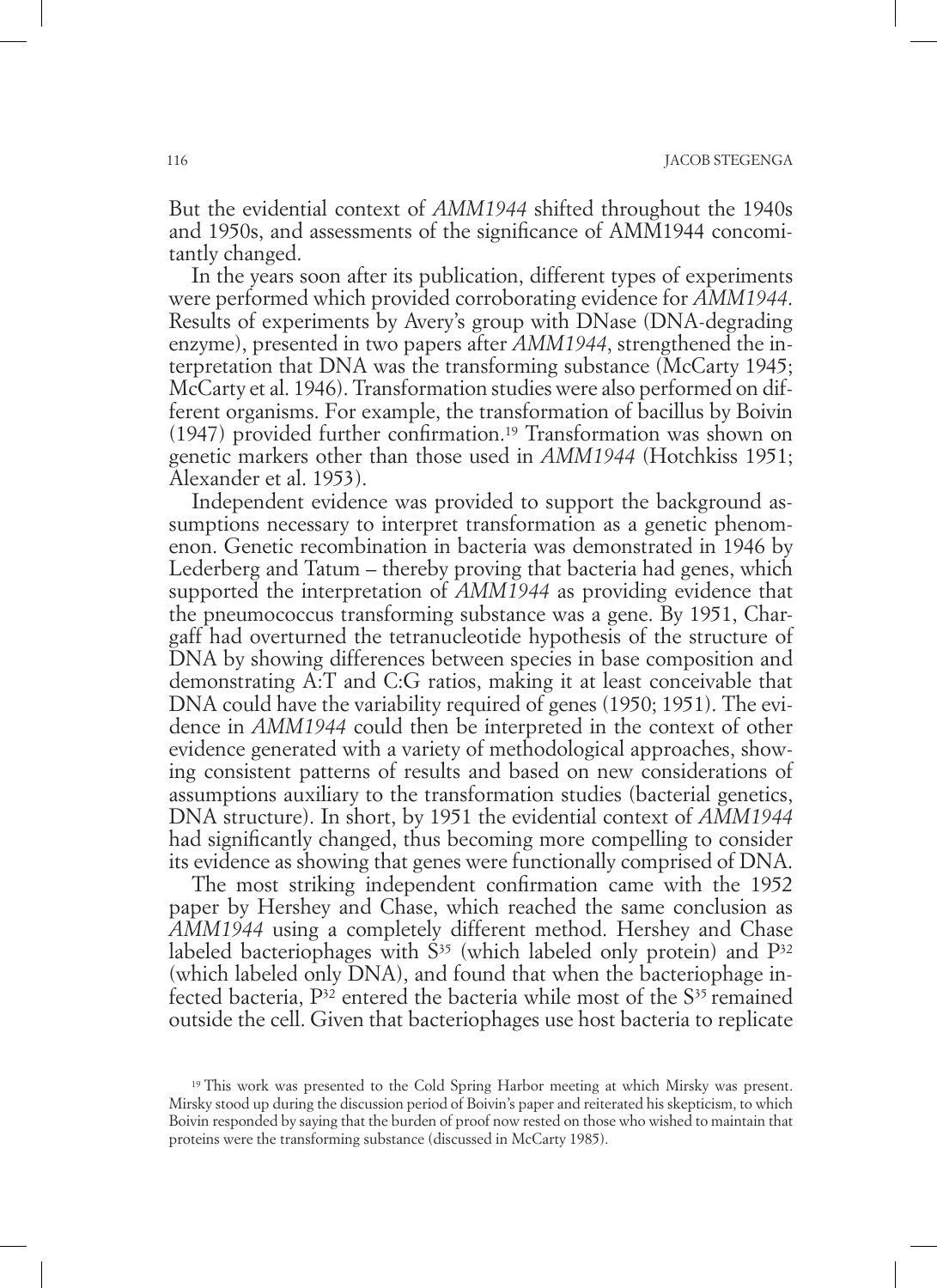and since only DNA entered the host bacteria, this was evidence that DNA is the molecule responsible for hereditary changes. However, the primary criticism that could have been directed at Hershey and Chase's method was exactly the same methodological criticism that was in fact directed at *AMM1944*. 20 That is, the potential for protein contamination in the portion of the virus that entered the cell in Hershey and Chase's experiments was as great as the potential for protein contamination in Avery's transforming substance; further, the inability to detect such protein contamination was equally problematic for both sets of experiments.

Despite the potential for systematic error in Hershey and Chase's method, the fact that a completely different method provided evidence for the hypothesis that the molecule responsible for hereditary phenomena was DNA, favorably shifted the evidential context of *AMM1944*. Philosophers often claim that the convergence of multiple lines of evidence is an epistemic virtue; this is sometimes called "robustness."21 Once Hershey and Chase's evidence was available, a robustness argument could be made for the hypothesis that genes are functionally composed of DNA by appealing to the convergence of their evidence with the evidence in *AMM1944*.

As the scientific context of *AMM1944* changed, its assessment changed. Mirsky himself, once the strongest critic of interpreting *AMM1944* as providing evidence that genes are DNA, exemplified this change. In the mid-1950s, after the shift in evidential context of *AMM1944* (and one year after Avery had died), Mirsky wrote: "that intact nucleic acids have a high degree of specificity in biological systems is evident both from the role of DNA in bacterial transformation (Avery et al. 1944) […]" (1956). Ten years after this, Mirsky was even more forthright: "25 years ago [that is, in 1944], [DNA] was conclusively shown to be the genetic material" (1968). Conclusively, perhaps, but only in the evidential context established by the mid-1950s.22

20 About Hershey and Chase's method, Olby wrote: "Their evidence was not all that convincing, certainly their chemical data was inferior to that of Avery, MacLeod, and McCarty" (1974). At the time of Hershey and Chase's publication, such criticisms were not as pronounced as they had been against *AMM1944* – the evidence presented by Hershey and Chase was rapidly accepted, and Hershey went on to win a Nobel Prize in 1969.

21 Several synonyms have been used for robustness: "multiple derivability" (Nederbragt 2003), "more varied data" (Kruse 1997), "argument from coincidence" (Cartwright 1991), "triangulation" (Leigh Star 1989), and perhaps most famously "consilience of inductions" (Whewell 1837).

22 Cresto (2008) gives a formal analysis which purports to show that both Avery's group and critics such as Mirsky can be thought of as rational despite disagreeing over the interpretation of the evidence provided by the transforming studies. My discussion lends support to Cresto's analysis. The evidential context of *AMM1944* was changing throughout the decade after its publication, and the disputants had different degrees of confidence in the quality of Avery's methods, and thus such disagreement was reasonable.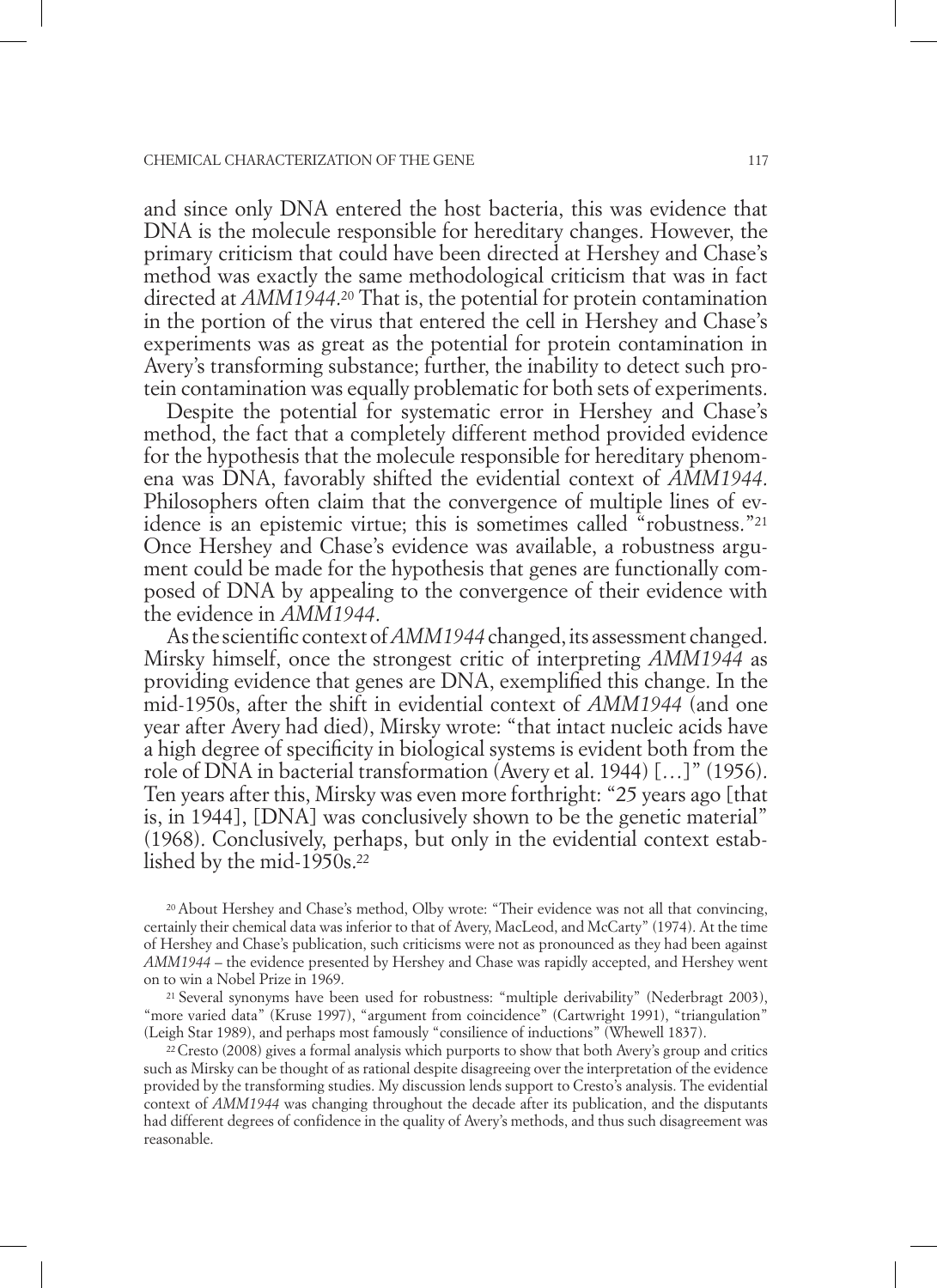One of the strongest retrospective supporters of *AMM1944*, Joshua Lederberg, also changed his assessment of *AMM1944* after the evidential context of *AMM1944* had shifted. Lederberg used vague, cautious language when discussing Avery's work on the transforming substance in the mid-1950s. He claimed the active material in transformation is only "intimately connected with the stuff of heredity" – intimately, perhaps structurally, but not necessarily causally or functionally connected (1956). Until transformation studies were "broadened about 1951 with experiments on drug resistance and other markers, a variety of opinions were forwarded (mostly on a purely speculative level) on the biological interpretation of Griffith's findings."23 In this and another genetics review published around the same time, Lederberg warned the reader to take note of the valid criticisms, by Mirsky and others, against overinterpreting transformation studies. However, in Lederberg's Nobel speech of 1958, we read:

By 1943, Avery and his colleagues had shown that this inherited trait was transmitted from one pneumococcal strain to another by DNA. The general transmission of other traits by the same mechanism can only mean that DNA comprises the genes. To reinforce this conclusion, Hershey and Chase proved that the genetic element of a bacterial virus is also DNA.

Here we again observe a change in the assessment of the evidence presented in *AMM1944* concomitant with a change in its evidential context. Lederberg's claims in this passage – that the conclusion of *AMM1944* was "reinforced" by the work of Hershey and Chase, and that the evidence in *AMM1944* can "only mean" that genes are functionally comprised of DNA – were only stated with such conviction after the evidential context had favorably changed to support such an interpretation of *AMM1944*. And decades later, in a letter to McCarty, Lederberg wrote: "2/1/44 was an important day in my life …" (cited in McCarty 1985, 234).

Thus by the mid-1950s the evidential context of *AMM1944* had favorably shifted, allowing many to interpret *AMM1944* as showing that genes are composed of DNA. By the late-1950s and through the 1960s those early critics of *AMM1944* came to describe it as an important discovery. Decades later it had become common to heap praise on the paper. Lederberg claimed that it was "the pivotal discovery of 20<sup>th</sup>-century biology" (1994). Peter Medawar called the transformation work by Avery's group "the most interesting and portentous biological experiment of the 20th century" (quoted in Lederberg 1994). In 1972, H.V. Wyatt

<sup>23</sup> "Griffith's findings" being synonymous with the transformation studies by Avery and colleagues.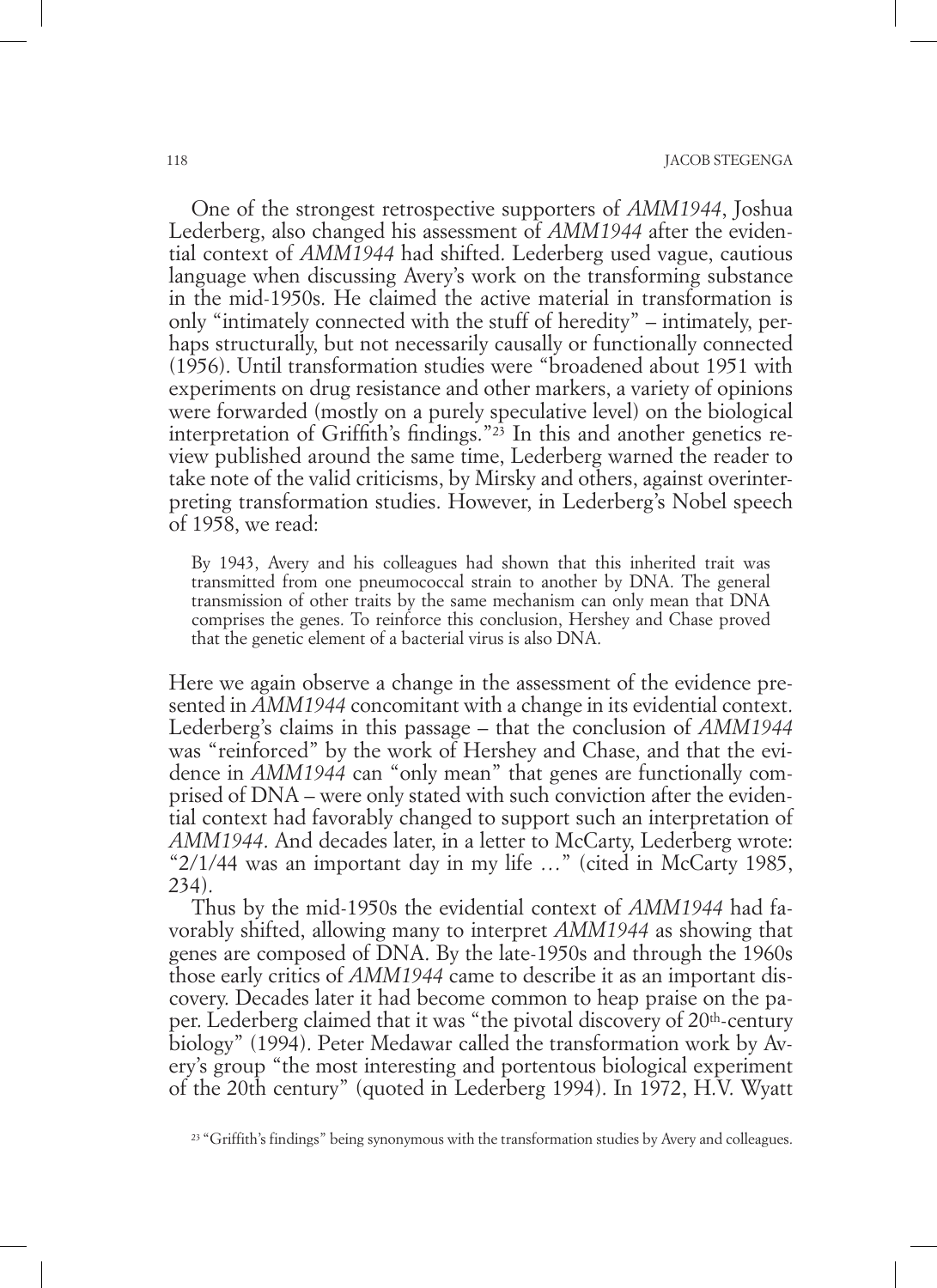wrote, "It is generally accepted that molecular biology began with the paper by Avery, MacLeod and McCarty in 1944." During an interview in 1978 Max Delbrück called it a "great discovery." Textbooks of molecular biology today often refer to *AMM1944* as foundational.

In sum, I have argued that the disparity between the reception of *AMM1944* in the 15 years after its publication compared with its celebration in subsequent decades can be understood by the dynamic evidential context in which its evidence was interpreted. Thus far I have ignored two common historiographical strategies used to explain such a disparity: the thesis of later scientists creating a founding myth and the appeal to the broader socio-economic context to explain shifts in the assessment of a scientific work.

## **Myths and War**

One might think that the vicissitudes of the reception of *AMM1944* can be understood as the product of a founding myth, similar to the founding myth and neglect story associated with Mendel: an interesting scientific work is apparently neglected for years; it is later celebrated as a revolutionary discovery; its original neglect is bemoaned (see, e.g., Abir-Am 1985). If such an historical account is compelling, then there is little mystery regarding the disparity between the original hesitant reception of *AMM1944* and its later celebration: this disparity is readily explained by the fact that scientists tend to create founding myths, in which their founder was not recognized in his own time. But as historians, we stand outside the myth-making framework and, thus, should not be surprised to observe retrospective myth-making celebrations and concomitant neglect stories. An assumption of this kind of historical explanation is that the later celebrations of the scientific work are less compelling if the scientific work is properly assessed in its historical and evidential context.

A myth-making historical explanation of the vicissitudes of the reception of *AMM1944* is at least partially correct. As we have seen, when *AMM1944* was first published it was not quickly recognized as providing evidence of an important discovery, and this muted assessment continued for roughly ten years, but later much praise was heaped on Avery and *AMM1944*. 24 The disparity between the early muted reception and later celebration suggests that the scientists giving retrospective praise

<sup>24</sup> Sometimes such myths claim that the original work was 'ahead of its time'. Stent (1972), for instance, claimed that *AMM1944* "had little impact on geneticists. The reason for the delay was not that Avery's work was unknown to or mistrusted by geneticists but that it was 'premature' … The significance of Avery's discovery was not appreciated by molecular geneticists until 1952."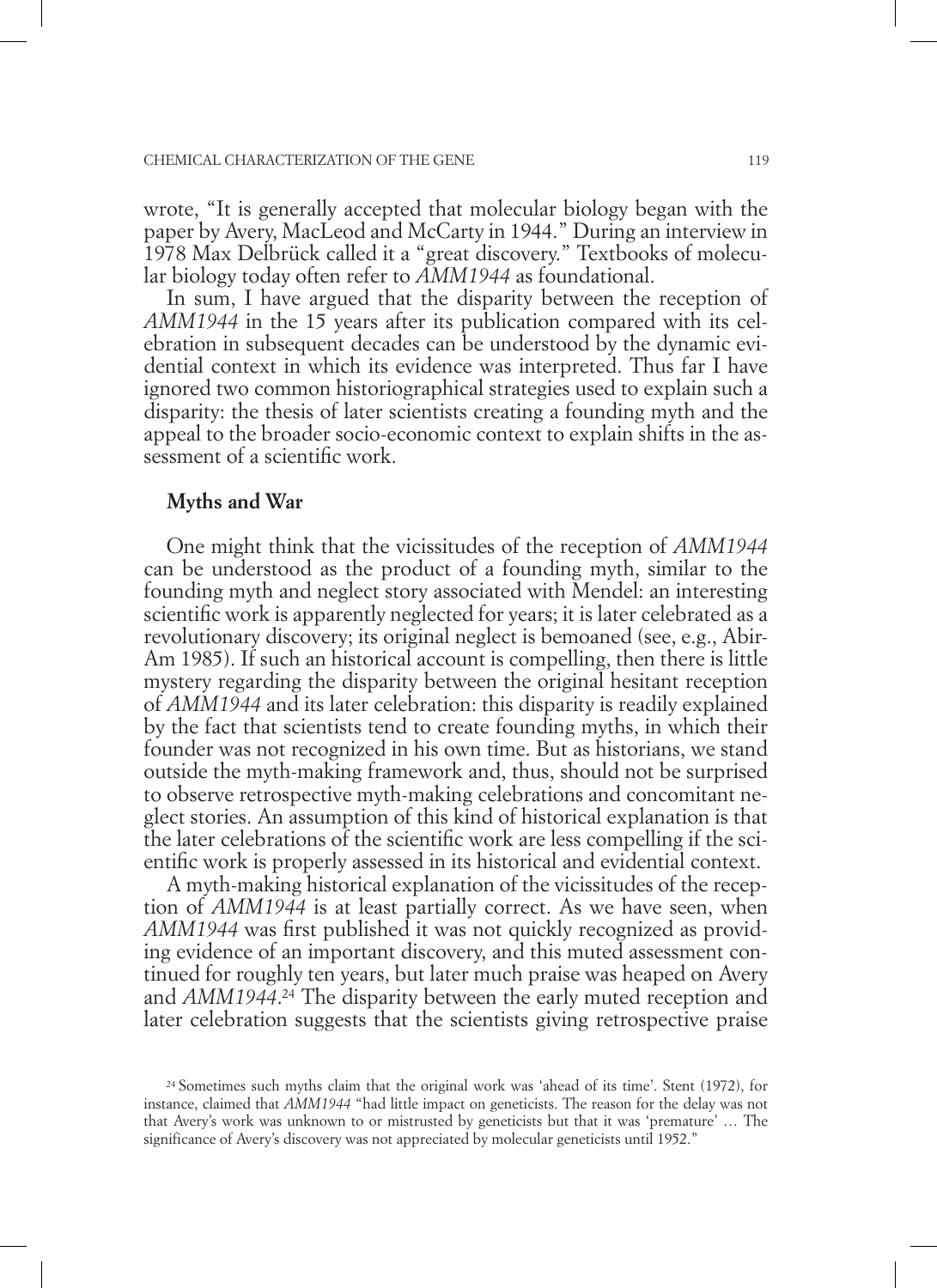were indeed creating a founding myth. However, I hope to have made the case that the component of neglect in myth-making accounts was missing in the case of the reception of *AMM1944* – the work was wellknown – and I hope to have made the case in the previous section that the critical assessment of the evidence in *AMM1944* was, at the time, justified based on its evidential context. This ought to render a mythmaking explanation for the changing assessment of *AMM1944* less compelling.25

Another consideration one might think explains the vicissitudes of the reception of *AMM1944* is the broader historical context during the time of the paper's publication and the years immediately following. The year was 1944, the world was enmeshed in tragedy; this was no time to appreciate novel scientific findings. The hesitant reception of *AMM1944*, one might think, can be understood by taking into account the war-time context in which it was published. There is, *prima facie*, some plausibility in such a consideration.

Pirie (1972), for example, appealed to the wartime context when he suggested that since "scientific communication and publication did not get properly restarted until 1947," it was reasonable that *AMM1944* did not have rapid impact: "Avery's explanation of the 'Griffith phenomenon' was incorporated into the general picture about as quickly as could have been expected."

Prior to the publication of *AMM1944* there had been little work on transformation. Although in retrospect the chemical identity of the transforming substance would seem to be an exciting and fruitful research program, there was a break in research on transformation in Avery's lab from 1937 to 1940 and a hiatus in publication on transformation from 1933 to 1944. Commenting on the apparent hiatus in research on the transforming substance, Lederberg wrote:

More remarkable than the neglect which is imputed (in my view incorrectly) to Avery's work since 1944, is the failure of other microbiologists and geneticists to explore the Griffith phenomenon between 1928 and World War II. More undisciplined or better informed speculation might have encouraged experiments with a wider variety of genetic markers; these studies were technically possible at least 20 yr before they were attempted [sic]. (Lederberg 1972)

In short, little research was done on transformation during the 1930s and early 1940s, and one possible reason for this was the economic and

<sup>&</sup>lt;sup>25</sup> The myth-making historical explanation has an element of arrogance on the part of the historian. It suggests that historians are clever enough to identify when retrospective scientific praise is justified, but scientists themselves are not.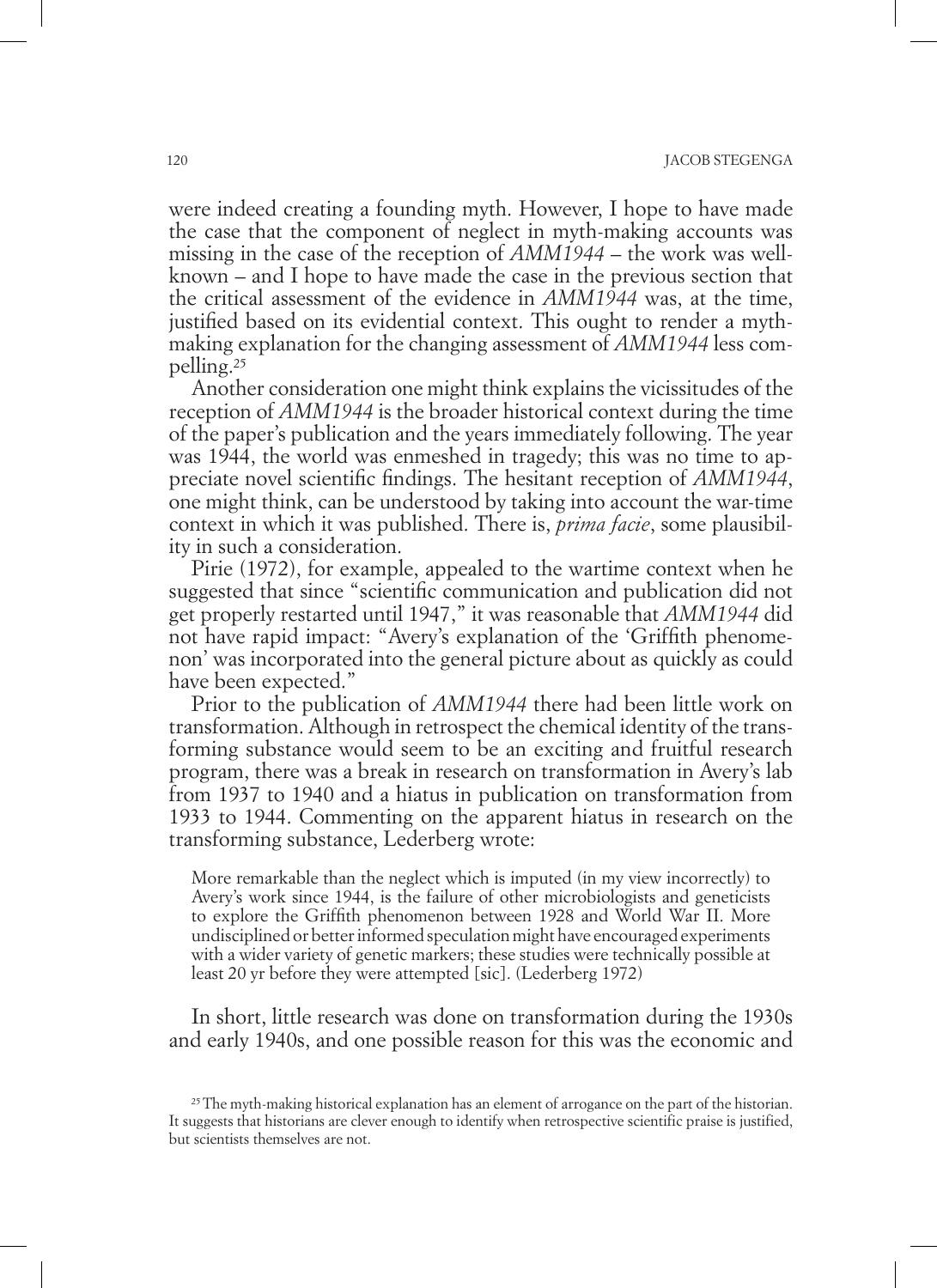political climate of the late 1930s and early 1940s.26 It is also plausible that little work was done on transformation in part due to the war-related work that occupied Avery's lab. Besides Avery's immunological research, after 1941 he and his research team had been enlisted to provide education and research for the war effort. In 1942 another report of the Rockefeller Institute reads: "With the outbreak of the war Dr. Avery and Dr. Horsfall secured an OSRD contract for the investigation of atypical pneumonia. Since March of this year a major portion of their time has been devoted to the problem."27 In a 1940 report of the Rockefeller Institute describing Avery's work in moderate detail, there is no mention of research on the transforming substance or on DNA and in the spring of 1942 there was still no mention of work on the transforming substance in the Rockefeller Institute reports.28 In his 1943 letter to his brother, Avery explains his research on transformation and its background, as if Roy did not at the time know what Avery was working on: "It is the problem of the transformation of pneumococcal types. You will recall that Griffith, in London, some 15 years ago […]." It almost seems that transformation was a new topic for Avery. He then tells his brother: "For the past two years, first with MacLeod and now with Dr. McCarty, I have been trying to find out what is the chemical nature of the substance in the bacterial extracts which induces this specific change." In other words, they had been working on the chemical nature of the transforming substance since 1941. Avery was close to his brother – after retirement from the Rockefeller Institute, he moved to Nashville to live with him. His letter suggests that the chemical identity of the transforming substance was for him a recent research topic.<sup>29</sup>

The wartime context of its publication may have played a role in the

26 In his biography of Avery, Dubos (1976) wrote that "the countless experiments performed between 1934 and 1940 to extend Alloway's findings did not lead at first to a systematic program, simply because the results were not reproducible." However, this claim (that "countless experiments [on transformation] had been performed between 1934 and 1940") is difficult to verify with either published or archival documents. At a conference in 1939 Pirie asked Landsteiner if any work was being done on the "Griffith phenomenon" at the Rockefeller Institute, to which Landsteiner answered in

the negative (Pirie 1972). 27 Report of the Director of the Institute to the Corporation of the Rockefeller Institute for Medical Research, (1942), pp 16.

28 Report of the Director of the Hospital to the Corporation of the Rockefeller Institute for Medical Research, pp 128-153.

29 Despite the several papers published before 1933 extending the "Griffith phenomenon," Dubos suggests several factors that brought a temporary end to published research on transformation: active research on other topics, time spent treating patients with respiratory diseases, technical difficulties isolating the transforming substance and culturing a "competent" R strain. Dubos further suggests that after the introduction of sulfa drugs, patient-care demands were eased, and at the same time technical advances made work on the transforming substance more consistent.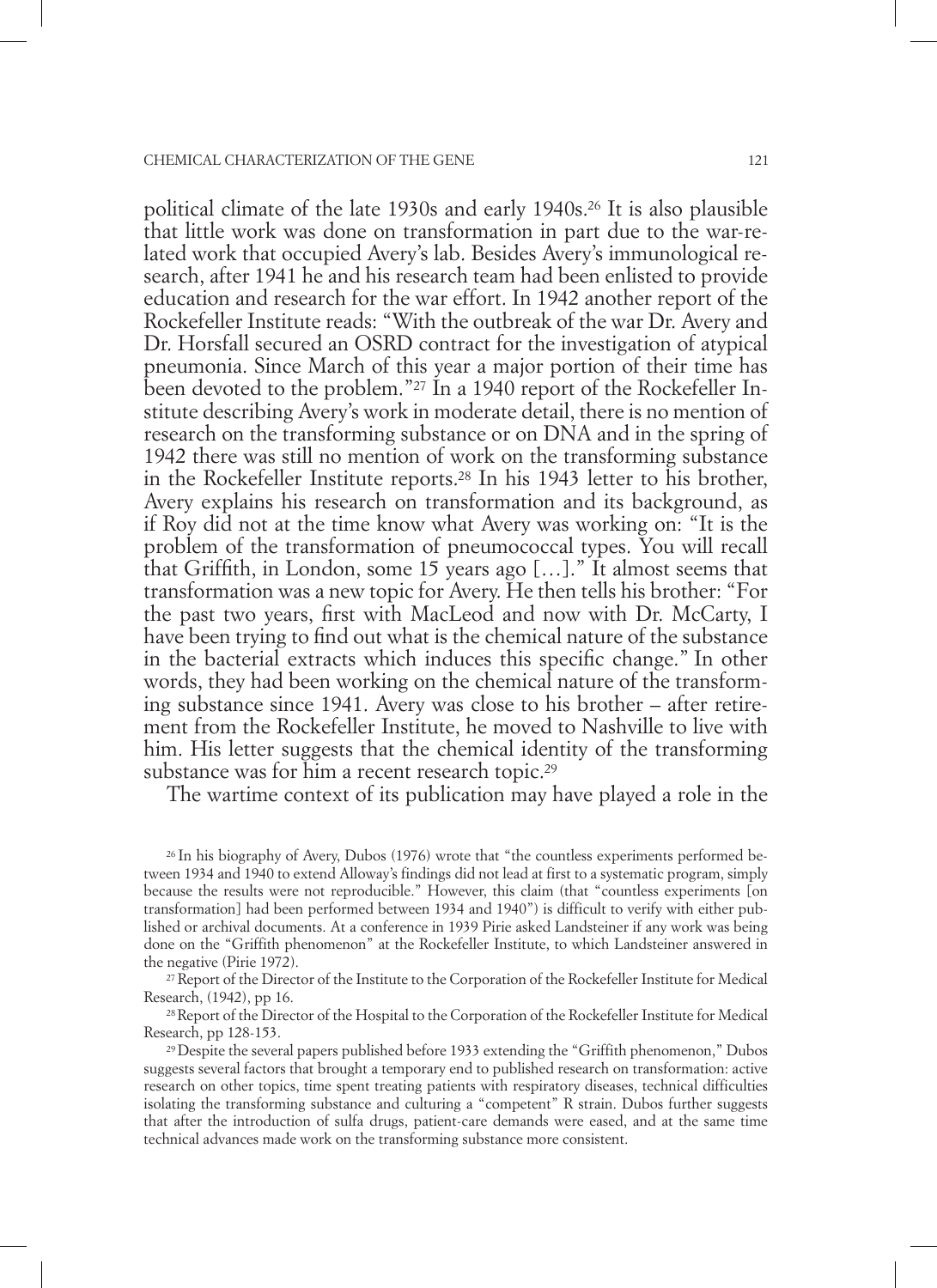hesitant assessment of *AMM1944* in the 1940s. But surely by the late 1940s and early 1950s, the influence of the wartime context on the reception of the work was waning, and to the extent that the wartime context was still an important factor in its assessment, presumably it would have been important for the reception of other scientific works as well. Appealing to the wartime context of its publication would be irrelevant to the question of whether or not *AMM1944* was known or discussed, since I have argued that many scientists at the time were aware of it, and it was widely discussed. Moreover, one ought to be able to apply such socioeconomic considerations symmetrically – that is, if the wartime context muted a positive reception then it should also have muted a negative reception – but there are enough examples of criticism of *AMM1944* immediately after its publication (canvassed in the third section) to suggest that, in fact, the immediate post-war period had ample opportunity for both scientific criticism and praise.30

# **Conclusion**

The reception of *AMM1944* was a complex affair. For some scientists it was a stimulus to develop research programmes on nucleic acids. However, although it was a well-known scientific work, in the decades after its publication relatively few scientists interpreted *AMM1944* as providing evidence that genes are functionally comprised of DNA. Despite having some plausibility as an explanation for the disparity between the initial hesitant reception and the later retrospective celebration of *AMM1944*, a founding-myth account, and an appeal to its wartime publication, are less compelling than the primary explanation argued in this paper. The evidential context of *AMM1944* changed by the mid-1950s, making it more plausible to interpret *AMM1944* as evidence that genes are composed of DNA. Auxiliary hypotheses were strengthened, transformation studies were continued with a variety of methodological parameters, and independent evidence of an altogether different kind was presented which was concordant with that of *AMM1944*. The vicissitudes of the reception of *AMM1944* can be, at least in part, explained by the changing evidential context in which its evidence was assessed and interpreted.

<sup>30</sup> Olby (1972) notes that "In war-torn Europe conditions were not conducive to the public discussion of Avery's work, yet in Paris André Lwoff and Boris Ephrussi held a colloquium with support from the Rockefeller Foundation at which the new work which had had its genesis in Avery's discovery was reported."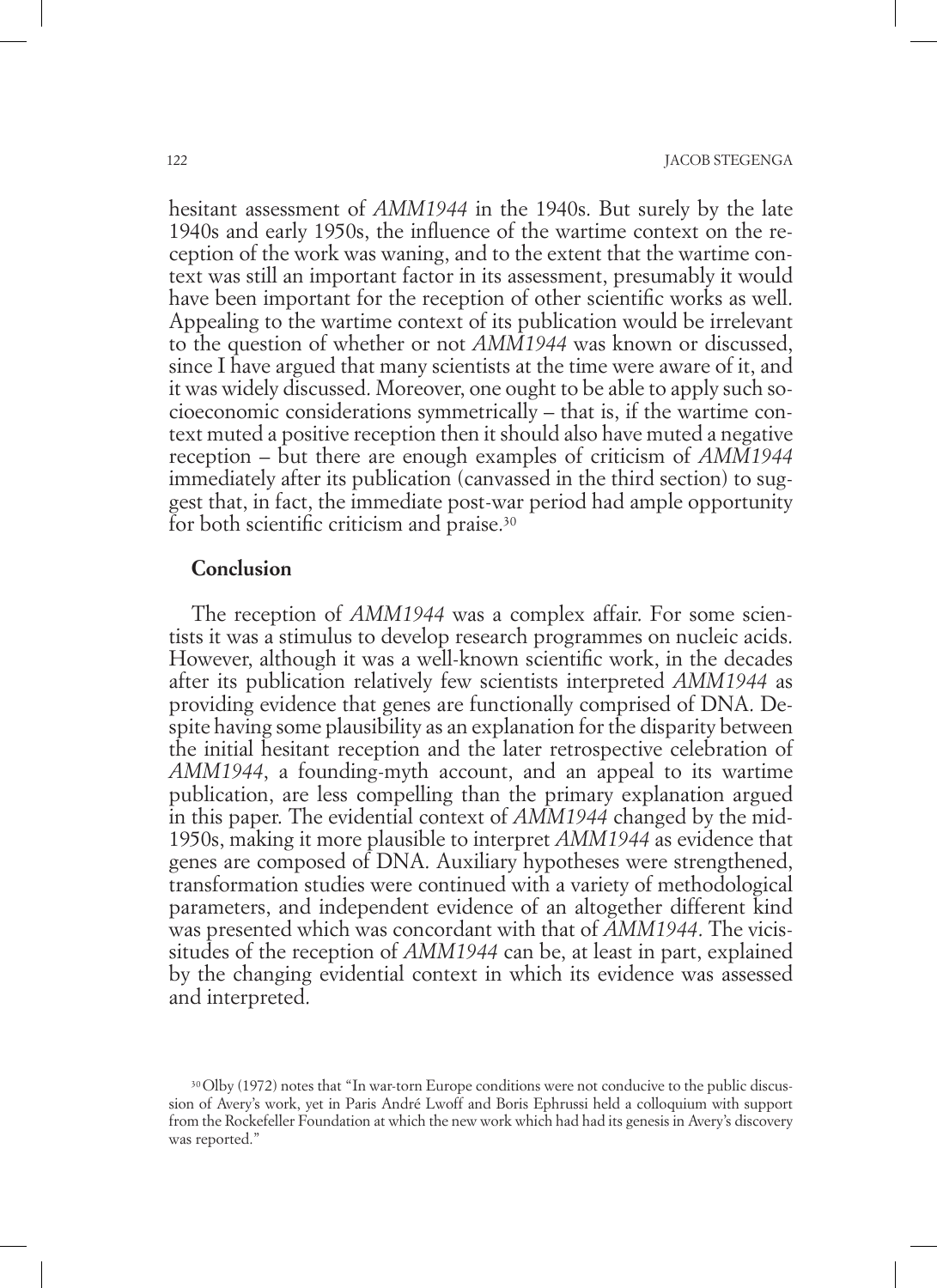#### *Acknowledgements*

This paper has benefited from discussion and critical feedback from Nancy Cartwright, Naomi Oreskes, Marta Halina, Jan Sapp, Yves Gingras, and an audience at the Sixth Joint Meeting of the BSHS, CSHPS, and HSS ("Three Societies" 2008). I am grateful to two anonymous referees for valuable suggestions.

## **References**

- Abir-Am P., 1985, "Themes, Genres and Order of Legitimation in the Consolidation of Disciplines: Deconstructing the Historiography of Molecular Biology", *History of Science*, 23: 72-117.
- Alloway J.L., 1932, "The Transformation *in vitro* of R Pneumococci into S Forms of Different Specific Types by the Use of Filtered Pneumococcus Extracts", *Journal of Experimental Medicine*, 55: 91-99.
- Alloway J.L., 1933, "Further Observations on the Use of Pneumococcus Extracts in Effecting Transformation of Type *in vitro*", *Journal of Experimental Medicine*, 57: 265-278.
- Alexander H., & Leidy G., 1953, "Induction of Streptomycin Resistance in Sensitive *Hemophilus influenzae* by Extracts Containing Desoxyribonucleic Acid From Resistant *Hemophilus influenzae*", *Journal of Experimental Medicine*, 97: 17-31.
- Amsterdamska O., 1993, "From Pneumonia to DNA: The Research Career of Oswald T. Avery", *Historical Studies in the Physical and Biological Sciences*, 24: 1-40.
- Anderson T.F., 1946, "Morphological and Chemical Relations in Viruses and Bacteriophages", *Cold Spring Harbor Symposium on Quantitative Biology*, 11: 1-13. Anonymous, 1944, *Science*, 100: 328-329.
- Anonymous, 1947, "The Lasker Awards for 1947", *American Journal of Public Health*, 37: 1612-1613.
- Avery O.T., 1943, Letter to his brother Dr. Roy C. Avery, May 13, 1943.
- Avery O.T., MacLeod C.M., & McCarty M., 1944, "Studies on the Chemical Nature of the Substance Inducing Transformation of Pneumococcal Types: Induction of Transformation by a Desoxyribonucleic Acid Fraction Isolated from Pneumococcus Type III", *Journal of Experimental Medicine*, 79: 137-158.
- Beadle G.W., 1948, "Genes and Biological Enigmas", *American Scientist*, 36: 71-74.
- Bearn A.G., 1996, "Oswald T. Avery and the Copley Medal of the Royal Society", *Perspectives in Biology and Medicine*, 39: 550-554.
- Boivin A., 1947, "Directed Mutation in Colon Bacilli, by an Inducing Principle of Desoxyribonucleic Nature: Its Meaning for the General Biochemistry of Heredity", *Cold Spring Harbor Symposia on Quantitative Biology*, 12: 7-17.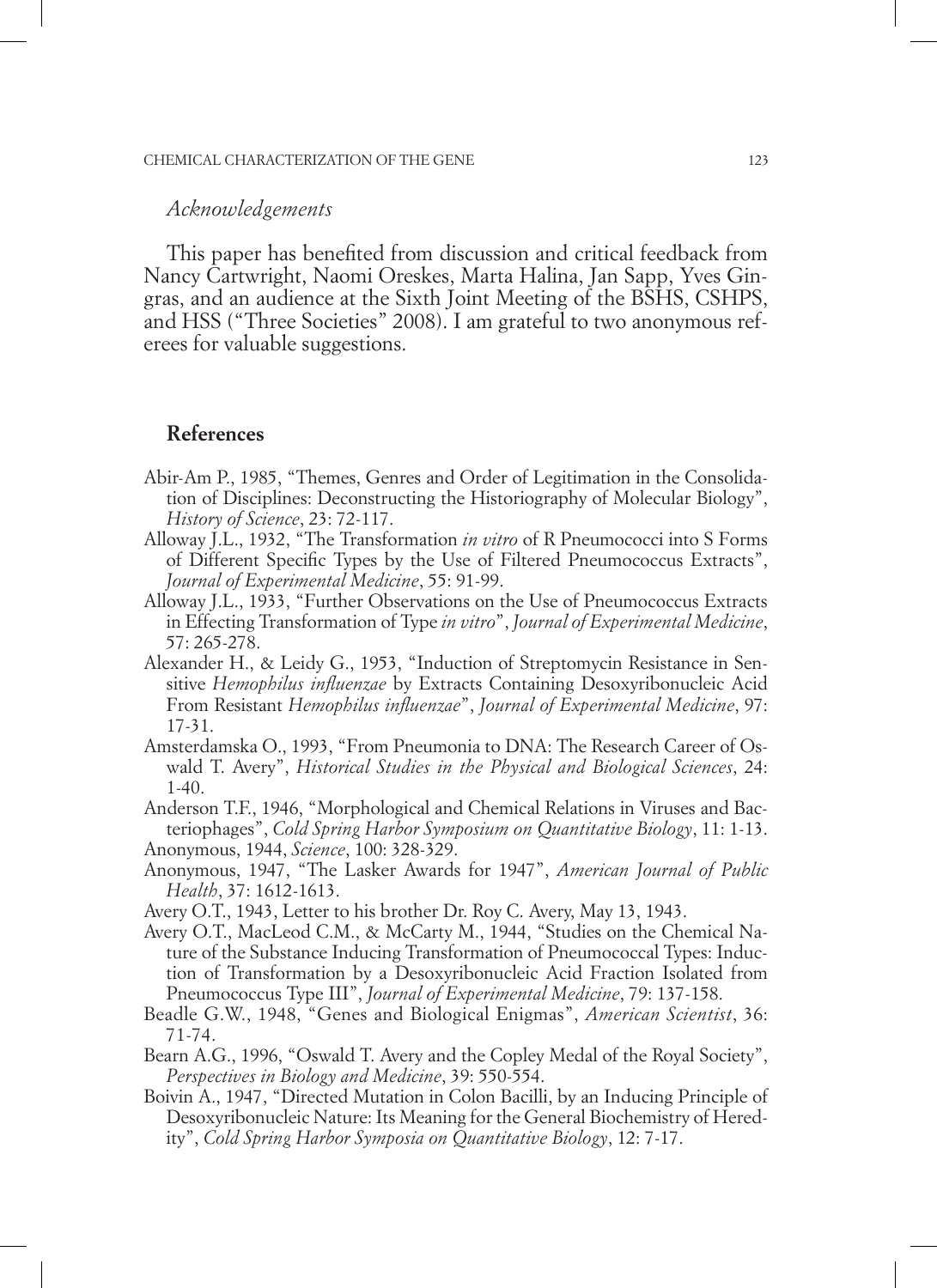- Burian R.M., 2004, "Molecular Epigenesis, Molecular Pleiotropy, and Molecular Gene Definitions", *History and Philosophy of the Life Sciences*, 26: 59-80.
- Burian R.M., 2007, "On MicroRNA and the Need for Exploratory Experimentation in Post-Genomic Molecular Biology", *History and Philosophy of the Life Sciences*, 29: 289-312.
- Cartwright N., 1991, "Replicability, Reproducibility, and Robustness: Comments on Collins", *History of Political Economy*, 23: 143-155.
- Chargaff E., 1950, "Chemical Specificity of Nucleic Acids and Mechanism of Their Enzymic Degradation", *Experientia*, 6: 201-209.
- Chargaff E., 1951, "Structure and Function of Nucleic Acids as Cell Constituents", *Federation Proceedings*, 10: 654-659.
- Dale H., 1946, "Address of the President, Anniversary Meeting, November 30, 1945", *Proceedings of the Royal Society*, 133B: 123-124.
- Dawson M.H., 1928, "The Interconvertibility of 'R' and 'S' Forms of Pneumococcus", *Journal of Experimental Medicine*, 47(4): 577-591.
- Dawson M.H., 1930, "The Transformation of Pneumococcal Types: I. The Conversion of R Forms of Pneumococcus into S Forms of the Homologous Type [and] II. The Interconvertibility of Type-Specific S Pneumococci", *Journal of Experimental Medicine*, 51(1): 99-147.
- Deichmann U., 2008, "Different Methods and Metaphysics in Early Molecular Genetics – A Case of Disparity of Research?" *History and Philosophy of the Life Sciences*, 30: 53-78.
- Deichmann U., 2004, "Early Responses to Avery et al.'s Paper on DNA as Hereditary Material", *Historical Studies in the Physical and Biological Sciences*, 34: 207-232.
- Delbrück M., 1978, "Interview by Carolyn Harding," California Institute of Technology Archives.
- Dobzhansky T., 1941, *Genetics and the Origin of Species* (2nd ed.), New York: Columbia University Press.
- Dubos R.J., 1956, "Obituary of O. T. Avery, 1877-1955", *Biographical Memoirs of Fellows of the Royal Society*, 2: 35-48.
- Dubos R.J., 1976, *The Professor, The Institute, and DNA*, New York: The Rockefeller University Press.
- Elliott K.C., 2007, "Varieties of Exploratory Experimentation in Nanotoxicology", *History and Philosophy of the Life Sciences*, 29: 311-334.
- Gaster B., 1990, "Assimilation of Scientific Change: The Introduction of Molecular Genetics into Biology Textbooks", *Social Studies of Science*, 20: 431-454.
- Gingras Y., 2010, "Revisiting the 'Quiet Debut' of the Double Helix: A Bibliometric and Methodological Note on the 'Impact' of Scientific Publications", *Journal of the History of Biology*, 43(1): 159-181.
- Griffith F., 1928, "The Significance of Pneumococcal Types", *Journal of Hygiene*, 27(2): 113-159.
- Hershey A.D., 1946, "Spontaneous Mutations in Bacterial Viruses", *Cold Spring Harbor Symposium on Quantitative Biology*, 11: 67-77.
- Hershey A.D., & Chase M., 1952, "Independent Functions of Viral Proteins and Nucleic Acid in Growth of Bacteriophage", *Journal of General Physiology*, 36: 39-56.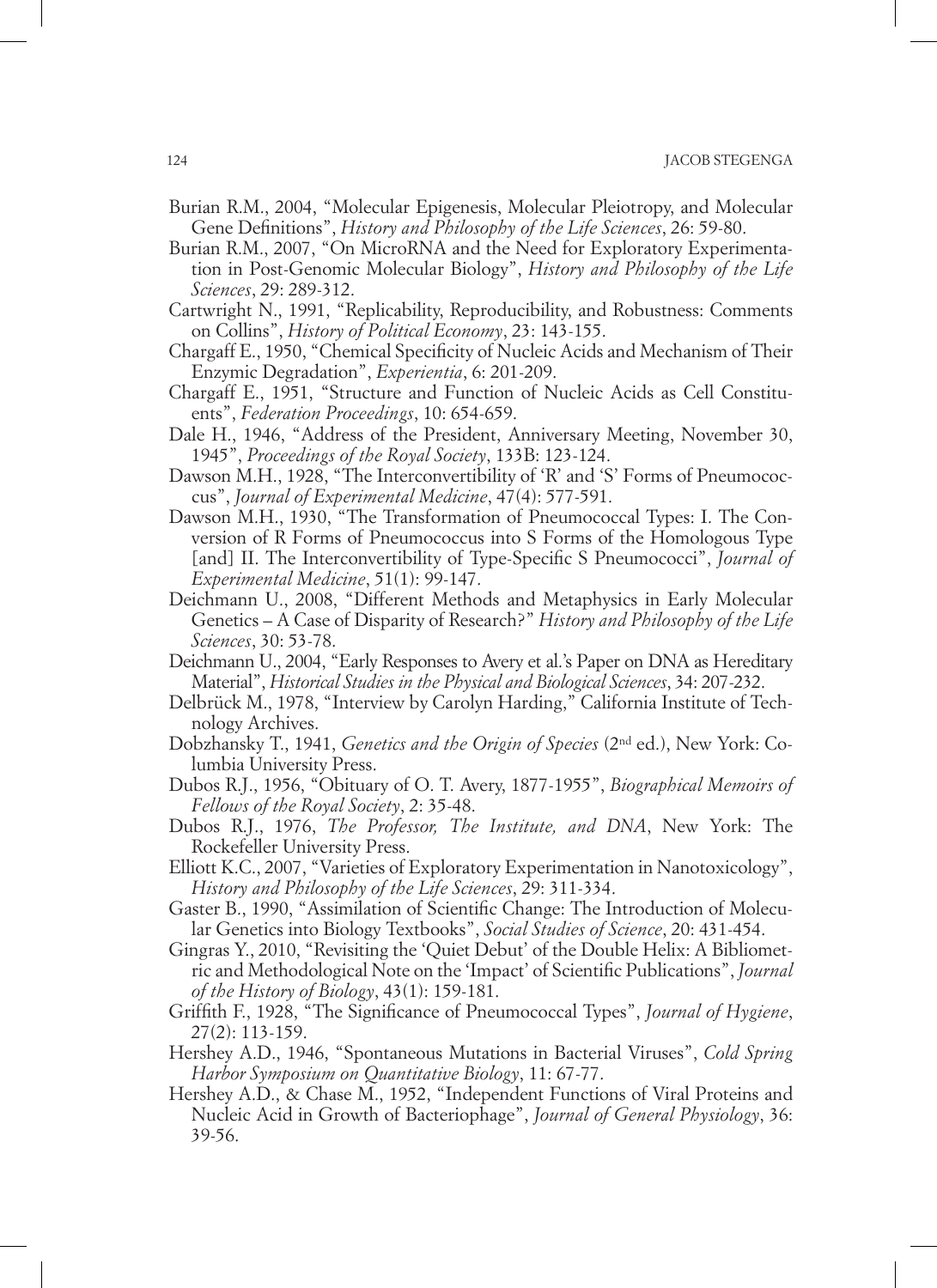- Hotchkiss R.D., 1951, "Transfer of Penicillin Resistance in Pneumococci by the Desoxyribonucleate Fractions from Resistant Cultures", *Cold Spring Harbor Symposia on Quantitative Biology*, 16: 457-461.
- Hotchkiss R.D., 1965, "Ostwald T. Avery", *Genetics*, 51: 1-10.
- Institute for Scientific Information. Citations to publications by "Avery", "Avery O.T.", and "McCarty M" in the Science Citation Index, 1945-1954. Institute for Scientific Information, 1989.
- Judson H., 1979, *The Eighth Day of Creation*, New York: Simon & Schuster.
- Kruse M., 1997, "Variation and the Accuracy of Predictions", *The British Journal for the Philosophy of Science*, 48: 181-193.
- Lederberg J., 1956, "Genetic Transduction", *American Scientist*, 44: 264-280.
- Lederberg J., 1958, "Nobel Lecture", Available at www.nobel.se
- Lederberg J., 1972, "Reply to Gunther Stent's 1972 *Scientific American* Article" Unpublished. Available at http://profiles.nlm.nih.gov/CC/A/A/H/L/\_/ ccaahl.pdf
- Lederberg J., 1994, "The Transformation of Genetics by DNA: An Anniversary Celebration of Avery, MacLeod and McCarty, 1944", *Genetics*, 136: 423-426.
- Lederberg J. & Tatum, E.L., 1946, "Gene Recombination in *Eschericia coli*", *Nature*, 58: 558.
- Leigh Star S., 1989, *Regions of the Mind: Brain Research and the Quest for Scientific Certainty*, Stanford: Stanford University Press.
- Levene P.A., 1921, "On the Structure of Thymus Nucleic Acid and on its Possible Bearing on the Structure of Plant Nucleic Acid", *The Journal of Biological Chemistry*, 48: 119-125.
- Levene P.A. & London E.S., 1929, "The Structure of Thymonucleic Acid", *The Journal of Biological Chemistry*, 83: 793-802.
- MacLeod C.M. & Avery O.T., 1940, "Laboratory Notes: Exp. 1, T[ransforming]. P[rinciple]. Effect of Fluoride on Autolysis of Pneumococcus Type III and on Preservation of the Transforming Principle," October 22, 1940.
- MacLeod C.M. & Avery O.T., 1941, "Laboratory Notes: Effect of Ribonuclease on Deproteinized Extract 5-40," January 28, 1941.
- McCarty M., 1945, "Reversible Inactivation of the Substance Inducing Transformation ff Pneumococcal Types", *Journal of Experimental Medicine*, 81: 501- 514.
- McCarty M., 1985, *The Transforming Principle: Discovering that Genes are Made of DNA*, New York: Norton Press.
- McCarty M., 2003, "Discovering Genes are Made of DNA", *Nature*, 421: 406.
- McCarty M. & Avery O.T., 1946a, "Studies on the Chemical Nature of the Substance Inducing Transformation of Pneumococcal Types. II. Effect of Desoxyribonuclease on the Biological Activity of the Transforming Substance", *Journal of Experimental Medicine*, 83: 89-96.
- McCarty M. & Avery O.T., 1946b, "Studies on the Chemical Nature of the Substance Inducing Transformation of Pneumococcal Types. III. An Improved Method for the Isolation of the Transforming Substance and its Application to Pneumococcus Types II, III, and VI", *Journal of Experimental Medicine*, 83: 97-104.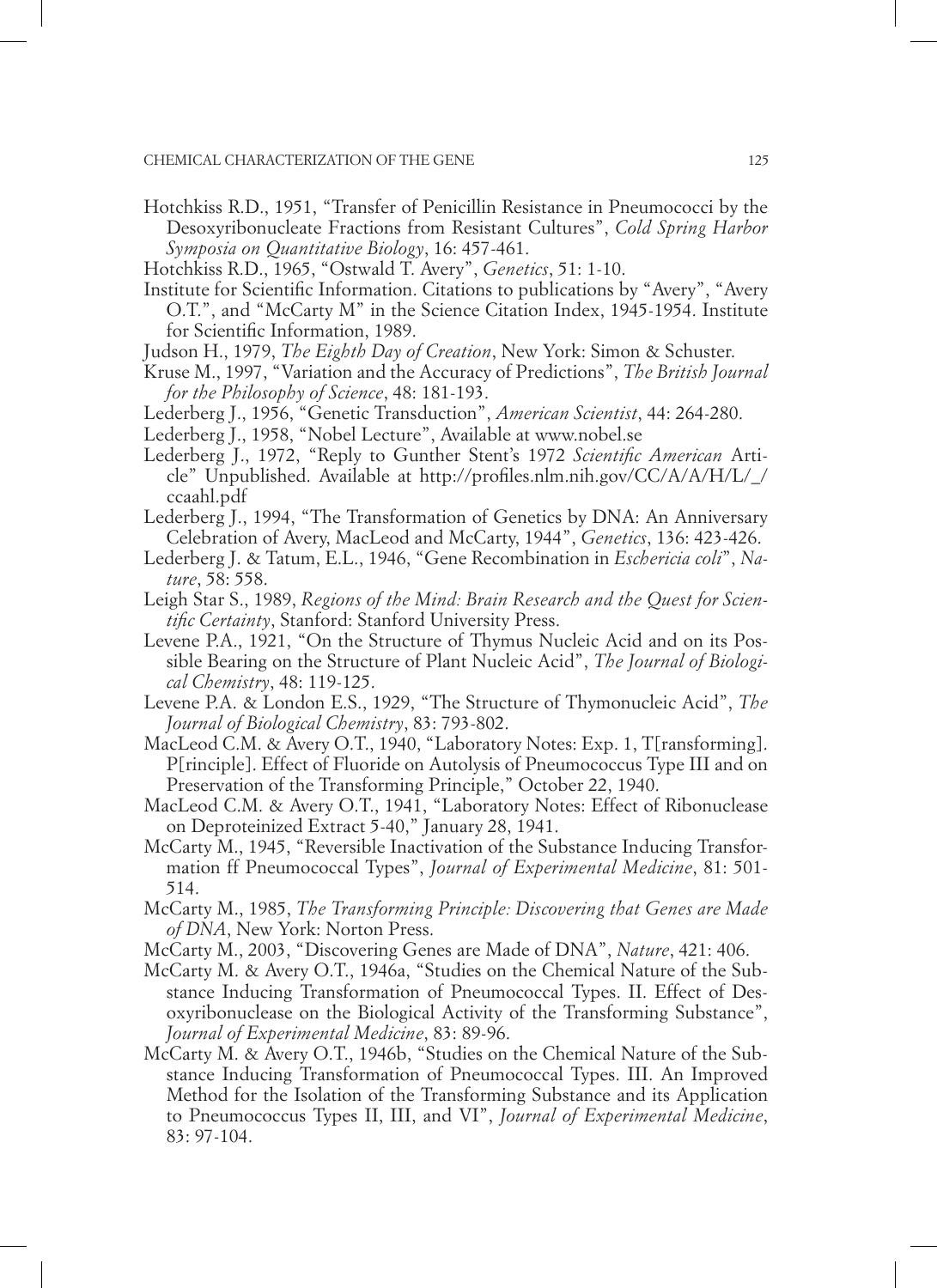- McCarty M., Taylor H.E. & Avery O.T., 1946, "Biochemical Studies of Environmental Factors Essential in Transformation of Pneumococcal Types", *Cold Spring Harbor Symposium on Quantitative Biology*, 11: 177-183.
- Mirsky A.E. & Pollister W.W., 1946, "Chromosin, a Desoxyribose Nucleoprotein Complex of the Cell Nucleus", *Journal of General Physiology*, 30: 117-148.
- Mirsky A., Osawa S. & Allfrey V., 1956, "The Nucleus as a Site of Biochemical Activity", *Cold Spring Harbor Symposium on Quantitative Biology*, 2: 49-74.
- Mirsky A.E., 1968, "The Discovery of DNA", *Scientific American*, 218: 78-88.
- Morange M., 1998, *A History of Molecular Biology*, Harvard University Press.
- Morange M., 2008, "The Death of Molecular Biology?", *History and Philosophy of the Life Sciences*, 30: 31-42.
- Nederbragt H., 2003, "Strategies to Improve The Reliability of a Theory: The Experiment of Bacterial Invasion into Cultured Epithelial Cells", *Studies in History and Philosophy of Biological and Biomedical Sciences*, 34: 593-614.
- Neufeld F., & Levinthal W., 1928, "Beiträge zur Variabilität der Pneumokokken", *Zeitschrift für Immunitätsforschung und experimentelle Therapie*, 55: 324-340.
- Olby R., 1972, "Avery in Retrospect", *Nature*, 239: 295-296.
- Olby R., 1974, *The Path to the Double Helix*, Seattle: University of Washington Press.
- O'Malley M.A., 2007, "Exploratory Experimentation and Scientific Practice: Metagenomics and the Proteorhodopsin Case", *History and Philosophy of the Life Sciences*, 29: 335-358.
- Pinch T., 1985, "Towards an Analysis of Scientific Observation: The Externality and Evidential Significance of Observational Reports In Physics", *Social Studies of Science*, 15: 3-36.
- Pirie N.W., 1972, "Avery in Retrospect", *Nature*, 240: 572.
- Report of the Director of the Hospital to the Corporation of the Rockefeller Institute for Medical Research, April 13, 1940.
- Report of the Director of the Hospital to the Corporation of the Rockefeller Institute for Medical Research, April 18, 1942: 128-153.
- Report of the Director of the Institute to the Corporation of the Rockefeller Institute for Medical Research, October 30, 1942: 16.
- Spiegelman S., 1946, "Nuclear and Cytoplasmic Factors Controlling Enzymatic Constitution", *Cold Spring Harbor Symposium on Quantitative Biology*, 11: 256-277.
- Stanley W.M., 1970, "The 'Undiscovered' Discovery", *Archives of Environmental Health*, 2: 256-262.
- Stegenga J., 2009, "Robustness, Discordance, and Relevance", *Philosophy of Science*, 76: 650-661.
- Stent G., 1972, "Prematurity and Uniqueness in Scientific Discovery", *Scientific American*, 227: 84-93.
- Watson J.D., 1968, *The Double Helix: A Personal Account of the Discovery of the Structure of DNA*, New York: Norton.
- Watson J.D. & Crick F.H.C., 1953, "Molecular Structure of Nucleic Acids. A Structure for Deoxyribose Nucleic Acid", *Nature*, 171: 737-738.